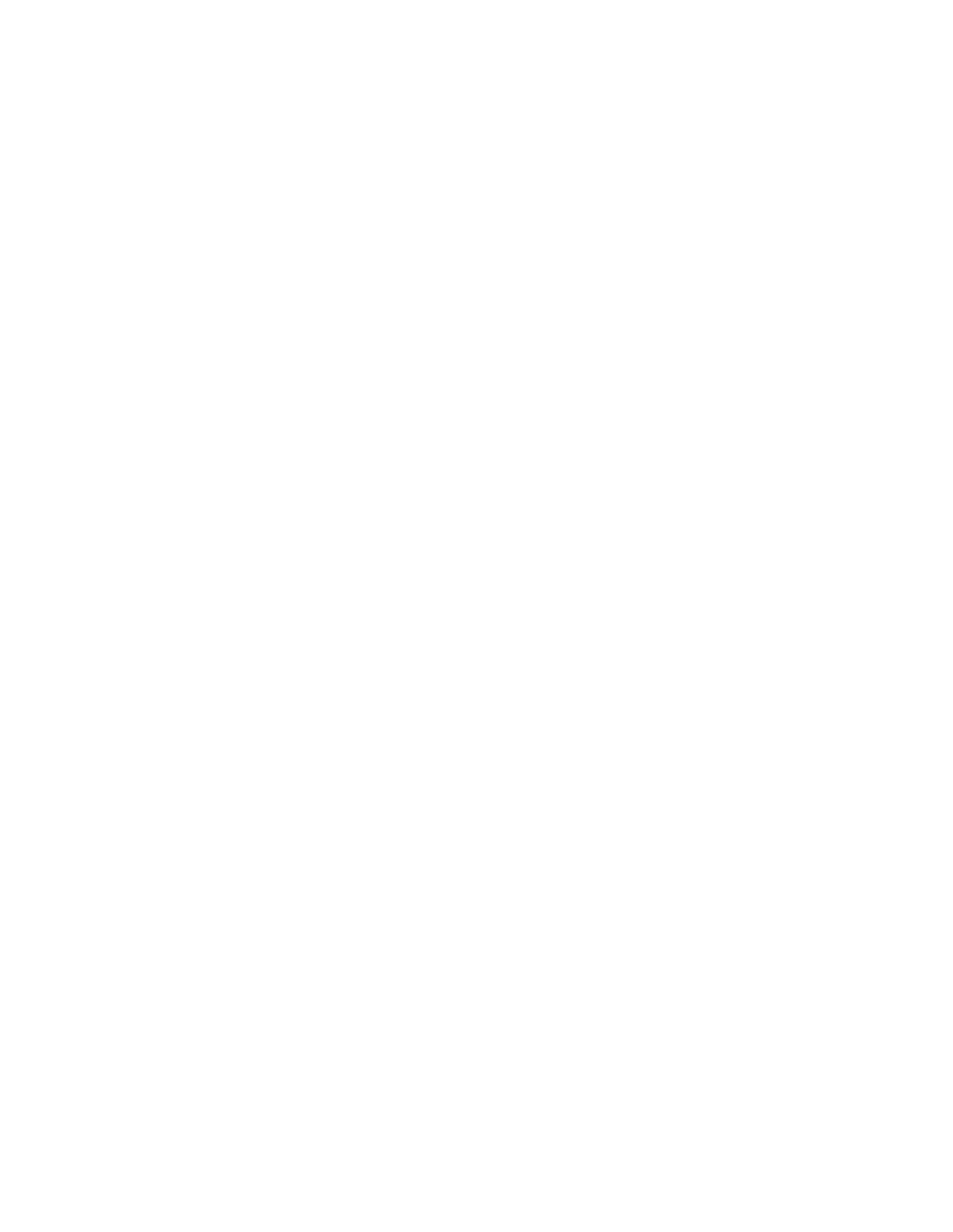## **Contents**

| <b>Section</b> |                   |                                     | Page    |
|----------------|-------------------|-------------------------------------|---------|
| 1.             |                   | The North Carolina Seat Belt Survey | $1 - 1$ |
|                | 1.1               |                                     |         |
|                |                   |                                     |         |
|                | 13                |                                     |         |
|                | 1.4               |                                     |         |
|                | $1.5 -$           |                                     |         |
| 2.             |                   | The Nighttime Seat Belt Survey      | $2 - 1$ |
| 3.             |                   | <b>For the Future</b>               | $3 - 1$ |
|                | <b>Appendixes</b> |                                     |         |
|                | A                 |                                     |         |
|                | B                 |                                     |         |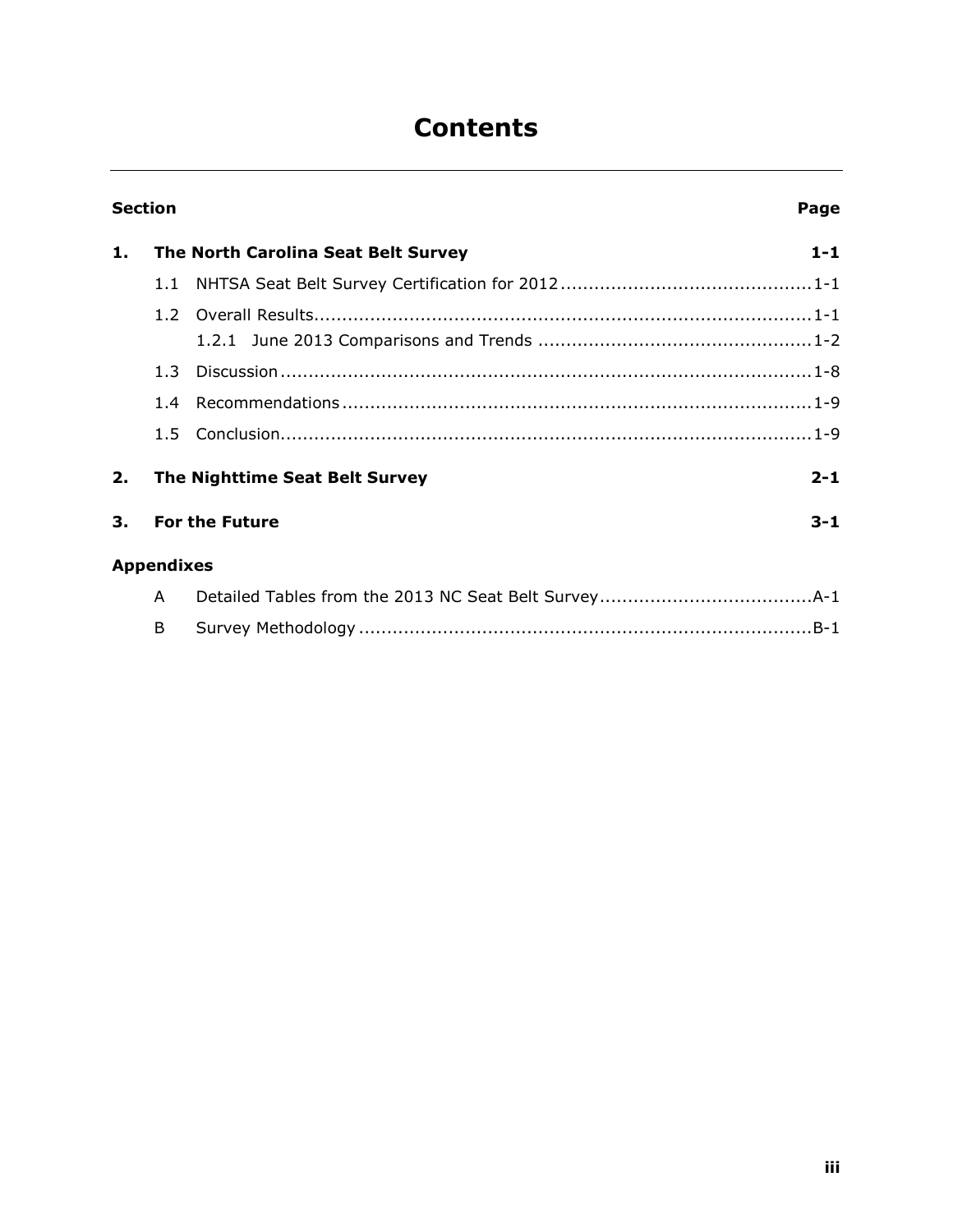## **Tables**

|                                                                | Page |
|----------------------------------------------------------------|------|
| North Carolina Seat Belt Usage Rates, Unweighted and Weighted: |      |
| North Carolina Seat Belt Usage Rates by County, Weighted: 120- |      |
| Observed Seat Belt Use in North Carolina (%), Weighted  1-5    |      |
| Seat Belt Use Trends in North Carolina (%), Weighted1-7        |      |
| North Carolina Seat Belt Usage Rates, Unweighted and Weighted: |      |
| North Carolina Seat Belt Usage Rates by County, Weighted:      |      |
|                                                                |      |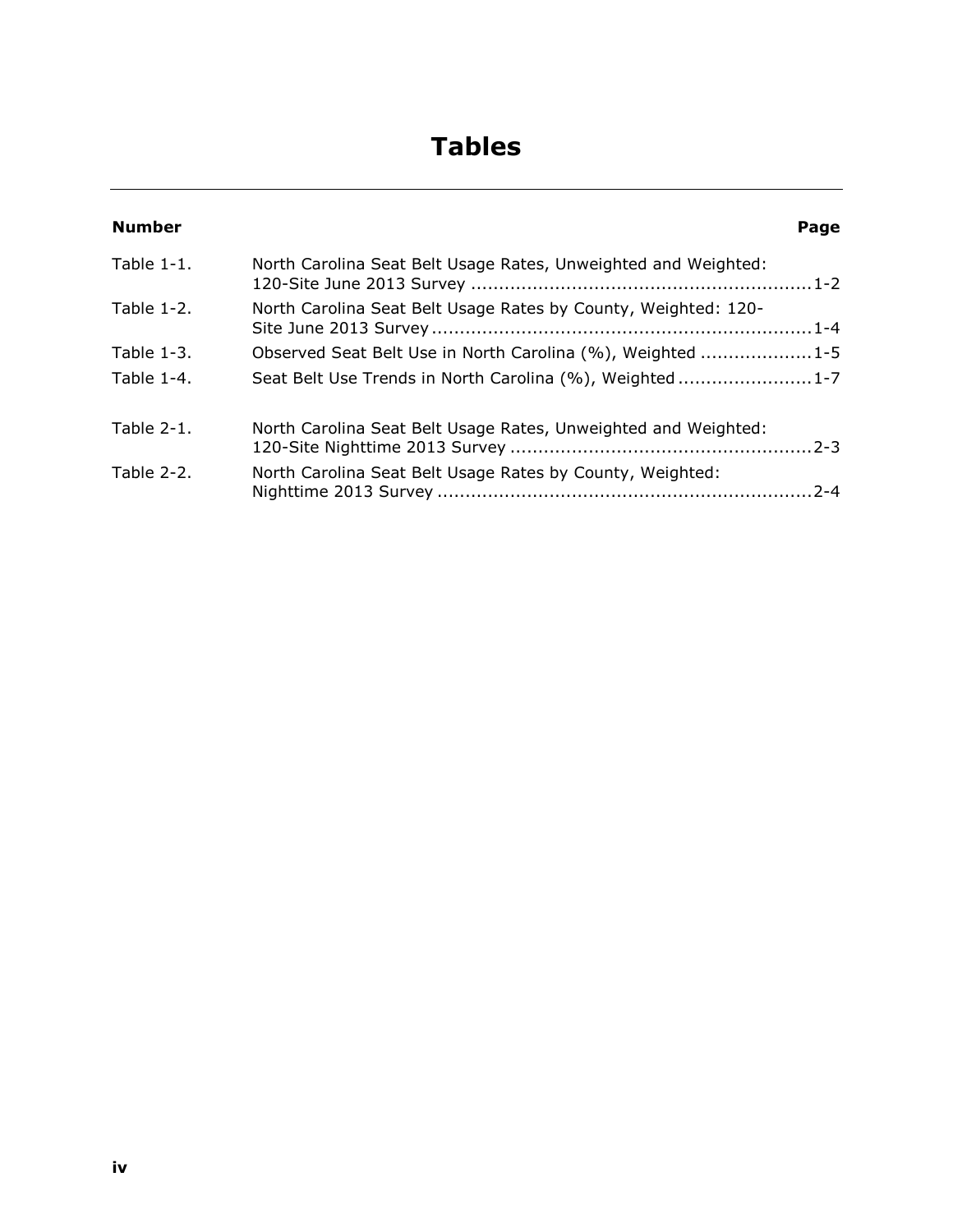## **Figures**

| <b>Number</b>             | Page                                                                                                                            |
|---------------------------|---------------------------------------------------------------------------------------------------------------------------------|
| Figure 1-1.               | North Carolina Driver Seat Belt Use versus Serious and Fatal Injury                                                             |
| Figure 1-2.               | Longitudinal View of North Carolina's Combined Seat Belt Usage<br>Compared with National Combined Seat Belt Usage, 2003-20131-8 |
| Figure 2-1.               | Night and Day Combined Seat Belt Use in NC Counties, 2013 2-2                                                                   |
| Figure 3.1<br>Figure 3.2. | Count of Unbelted Fatalities in North Carolina by Hour of Crash 3-1<br>Percent of Belted Fatalies by Time of Crash in NC3-2     |
|                           |                                                                                                                                 |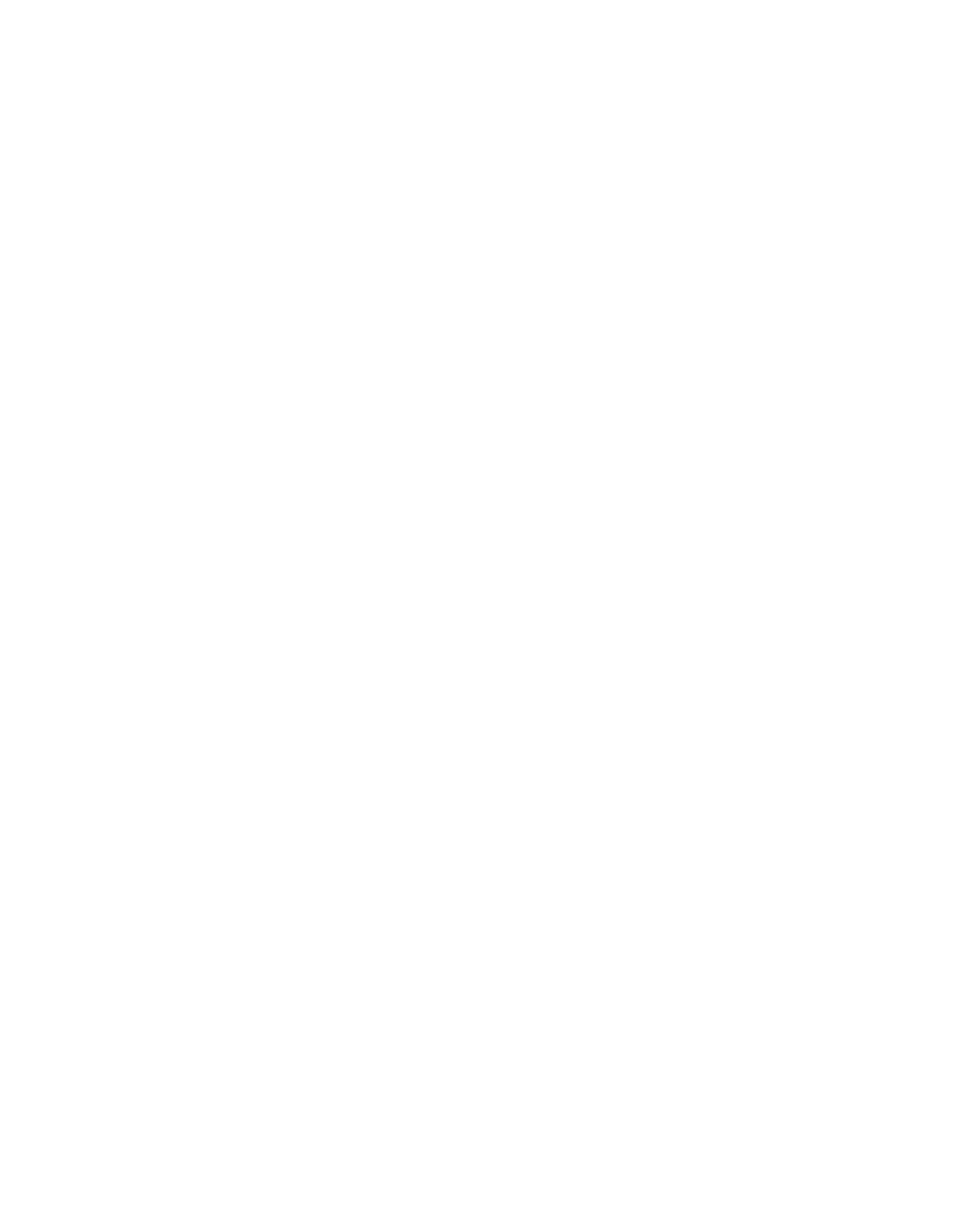## **1. THE NORTH CAROLINA SEAT BELT SURVEY**

Annual seat belt surveys are conducted by the State of North Carolina to fulfill the requirements of the National Highway Traffic Safety Administration (NHTSA). The survey is conducted in June after the Governor's Highway Safety Program's (GHSP's) Click It or Ticket program is completed. The Click It or Ticket program in North Carolina has served as a successful pilot project for similar programs nationally, and has been conducted annually since October 1993 as an enforcement and education campaign dedicated to reducing injuries and deaths in motor vehicle accidents by increasing seat belt use.

### **1.1 NHTSA Seat Belt Survey Certification for 2012**

RTI International submitted the required documents detailing that the 2012 NC Seat Belt Survey was compliant with Federal Register's final rule, published on April 1, 2013 (2127–  $AK41$ ).<sup>1</sup> The report described RTI's revised survey design, data collection dates, quality check information, weights and data used to create estimates of state seat belt use.

## **1.2 Overall Results**

1

[Table 1-1](#page-7-0) presents the overall results from the June 2013 North Carolina Seat Belt Survey. The June 2013 weighted statewide seat belt usage rate for drivers (D) is 89.6%, compared with 88.0% of drivers who were observed using seat belts in the June 2012 survey. This year's weighted statewide usage rate for right front-seat passengers (RF) is 84.9%, which is down from 85.7% in June 2012. The 2013 weighted usage rate for drivers and front-seat passengers combined (D+RF) is 88.6%, which is up slightly from the 2012 rate of 87.5%.

<sup>1</sup> http://www.gpo.gov/fdsys/pkg/CFR-2013-title23-vol1/pdf/CFR-2013-title23-vol1-sec1340-10.pdf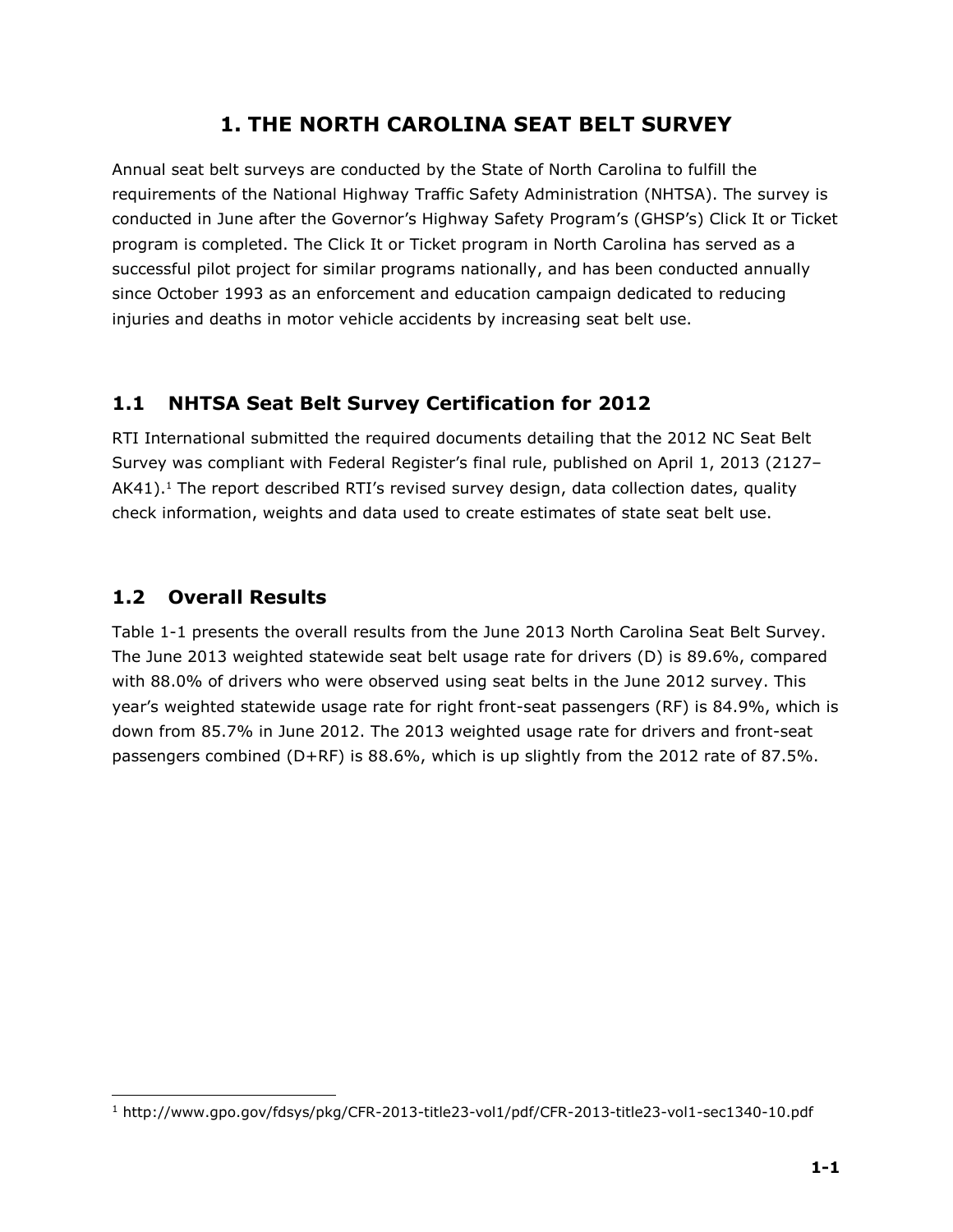|                                 | <b>Unweighted</b> |         | Weighted    |                    |
|---------------------------------|-------------------|---------|-------------|--------------------|
| Category                        | Use %             | Use %   | <b>SE %</b> | <b>Sample Size</b> |
| <b>Overall</b>                  |                   |         |             |                    |
| Driver                          | 90.4              | 89.6    | 0.9         | 21,315             |
| Passenger                       | 85.6              | 84.9    | 1.0         | 5,613              |
| Combined                        | 89.4              | 88.6    | 0.9         | 26,928             |
| Urban/Rural                     |                   |         |             |                    |
| Urban                           | 91.1              | 90.8    | 0.7         | 16,716             |
| Rural                           | 87.9              | 86.1    | 2.2         | 4,599              |
| <b>Region</b>                   |                   |         |             |                    |
| Mountain                        | 92.6              | 93.0    | 0.5         | 7,383              |
| Piedmont                        | 89.3              | 88.2    | 0.9         | 7,598              |
| Coast                           | 89.3              | 87.5    | 1.7         | 6,334              |
| <b>Vehicle Type</b>             |                   |         |             |                    |
| Car                             | 91.4              | 90.3    | 0.7         | 9,937              |
| Van                             | 87.6              | 83.8    | 1.6         | 603                |
| Minivan                         | 94.4              | 93.9    | 1.1         | 1,295              |
| Pickup Truck                    | 86.5              | 84.5    | 1.2         | 4,063              |
| Sport-Utility Vehicle           | 92.8              | 92.8    | 1.5         | 4,673              |
| <b>Sex of Driver</b>            |                   |         |             |                    |
| Male                            | 89.9              | 87.9    | 1.2         | 5,696              |
| Female                          | 93.0              | 92.4    | 0.9         | 3,568              |
| <b>Race/Ethnicity of Driver</b> |                   |         |             |                    |
| White                           | 91.8              | 91.0    | 0.7         | 6,906              |
| <b>Black</b>                    | 88.4              | 85.7    | 1.9         | 1,675              |
| Hispanic                        | 90.1              | 86.5    | 2.8         | 425                |
| Native American                 | 82.9              | 79.3    | 2.7         | 140                |
| Asian                           | 97.1              | 98.4    | 1.5         | 104                |
| <b>Age of Driver</b>            |                   |         |             |                    |
| $16 - 24$                       | 85.5              | 85.5    | 2.5         | 636                |
| $25 - 64$                       | 91.6              | 90.2    | 0.9         | 7,898              |
| $65+$                           | 90.0              | 87.5    | 2.0         | 733                |
| <b>Cell Usage</b>               |                   |         |             |                    |
| Cell                            | 6.9               | 7.8     | 0.4         | 1,481              |
| Text                            | $1.7\,$           | $1.7\,$ | 0.3         | 365                |

#### <span id="page-7-0"></span>**Table 1-1. North Carolina Seat Belt Usage Rates, Unweighted and Weighted: 120-Site June 2013 Survey**

#### *1.2.1 June 2013 Comparisons and Trends*

[Figure 1-1](#page-8-0) presents noteworthy historical data for driver belt-usage trends versus serious or fatal injury rates for drivers. Note the continuing strong relationship between increasing driver belt-usage rates and decreasing serious and fatal injury rates, especially after the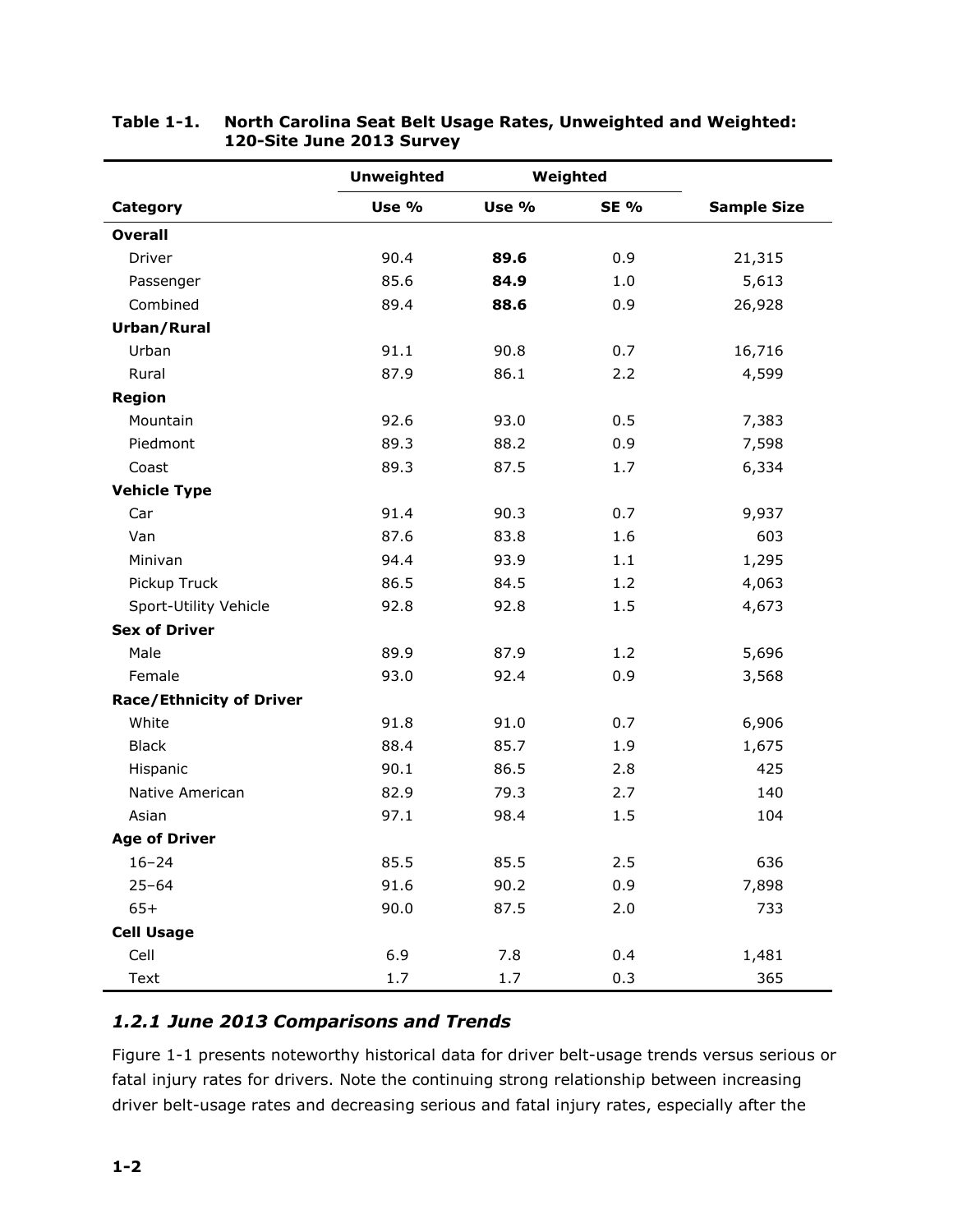implementation of Click It or Ticket in October 1993. Since driver belt use has risen from 25% to 90%, driver injury rates have fallen from a high of nearly 5% in 1985–1986 to a rate of less than 0.75% in 2009.



<span id="page-8-0"></span>**Figure 1-1. North Carolina Driver Seat Belt Use versus Serious and Fatal Injury Rates, 1985–2009**

Source: Prepared by RTI International—Revised June 21, 2009.

Note: Vertical black line indicates the kickoff for the North Carolina "Click it or Ticket" campaign.

Some general trends (see [Table 1-1\)](#page-7-0) have not continued into recent survey years. For example, since the passage of the North Carolina seat belt law in October 1985, usage rates generally have been lowest in the mountain region. More recently, the lower seat belt use was observed in the coastal region. A new note for the 2013 results is that there is nearly no difference between the seat belt wearing rate by age group.

However, most of the other trends from past surveys are present in the June 2013 survey results. In brief, these include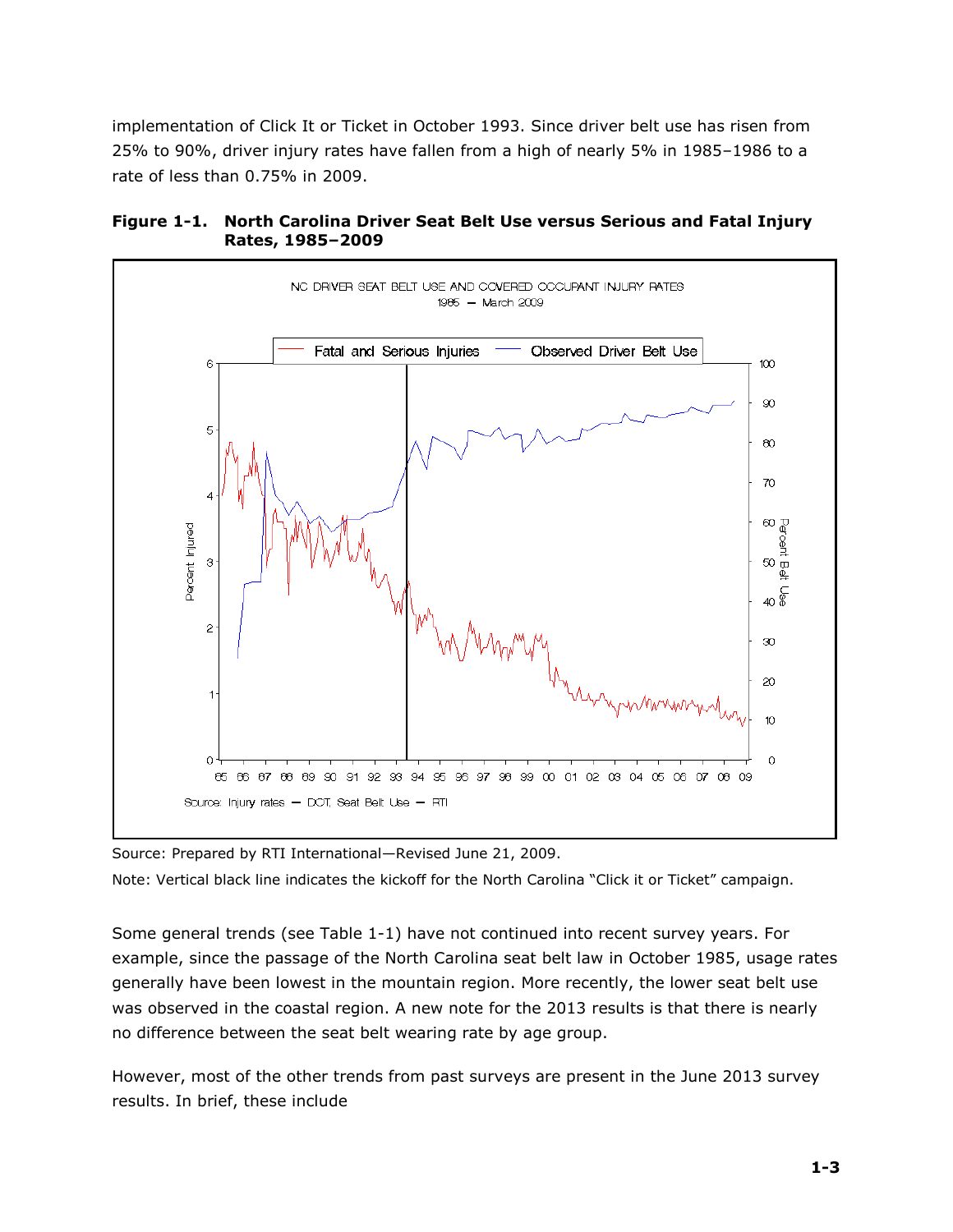- higher usage rates among car (90.3%), minivan (94.4), and sport-utility vehicle drivers (92.8%) but much lower usage rates for pickup truck (84.5%) and van (83.8%) drivers
- higher belt usage rates for women (92.4%) than for men (87.9%), although the difference has been decreasing over the years (e.g., in June 2001, the rates were 89.9% and 81.1%, respectively)
- higher usage rates for Asians than for whites or blacks; note the relatively small sample sizes for Hispanic, Asian, and Native American occupants.

This report also includes a series of tables that further describe belt usage trends across North Carolina. [Table 1-2](#page-9-0) shows D, RF, and D+RF belt-usage rates by county for this survey year. The observed combined (D+RF) belt usage rates in June exceed 90% in four of the 15 counties surveyed. Specifically, those are Cabarrus (90.5%), Caldwell (93.4%), Catawba (93.6%), and Rowan (91.1%) counties. However, seat belt usage lags somewhat in Franklin (86.5%), Guilford (86.9%), and Robeson (81.2%) counties. Columbus County (75.5%) had the highest increase from the previous year in seat belt usage rate (77.9% to 90.7%).

| County   | Driver (D) | Passenger (RF) | Combined (D+RF) | <b>Sample Size</b> |
|----------|------------|----------------|-----------------|--------------------|
| Overall  | 89.6       | 84.9           | 88.6            | 26,928             |
| Alamance | 88.5       | 82.1           | 87.1            | 1,634              |
| Cabarrus | 91.2       | 87.6           | 90.6            | 1,581              |
| Caldwell | 93.8       | 91.9           | 93.4            | 1,715              |
| Catawba  | 93.8       | 92.7           | 93.6            | 1,460              |
| Columbus | 91.4       | 87.8           | 90.7            | 1,275              |
| Franklin | 88.1       | 79.4           | 86.5            | 1,968              |
| Guilford | 87.6       | 83.8           | 86.9            | 1,780              |
| Harnett  | 89.3       | 89.8           | 89.4            | 1,831              |

#### <span id="page-9-0"></span>**Table 1-2. North Carolina Seat Belt Usage Rates by County, Weighted: 120-Site June 2013 Survey**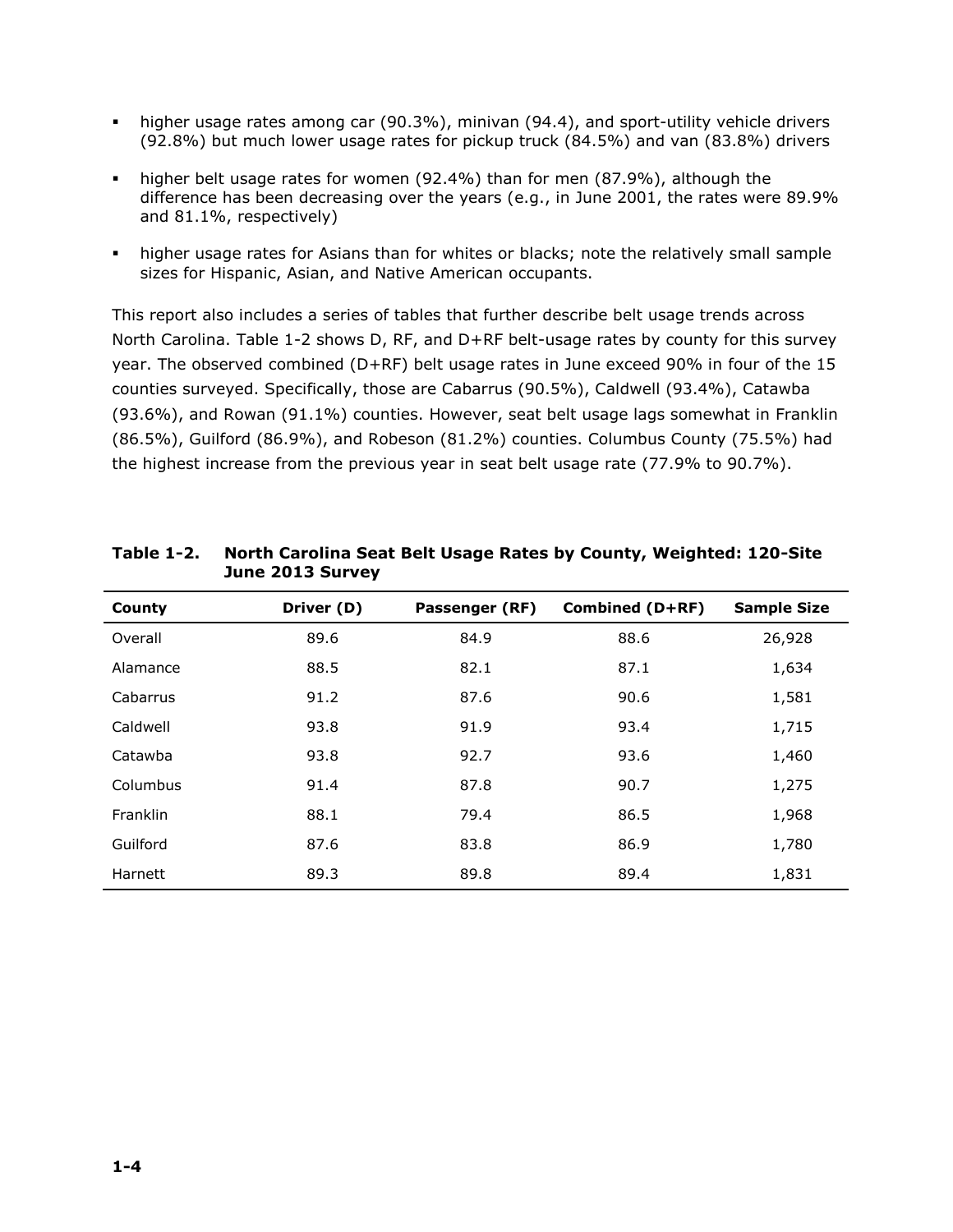| <b>County Name</b> | Driver (D) | Passenger (RF) | Combined (D+RF) | <b>Sample Size</b> |
|--------------------|------------|----------------|-----------------|--------------------|
| Johnston           | 90.9       | 85.2           | 89.7            | 1,459              |
| Mecklenburg        | 93.4       | 85.8           | 92.2            | 2,168              |
| Nash               | 89.8       | 86.8           | 89.0            | 1,382              |
| Onslow             | 91.1       | 86.9           | 89.9            | 1,297              |
| Robeson            | 82.2       | 77.8           | 81.2            | 2,864              |
| Rowan              | 91.8       | 91.1           | 91.7            | 2,004              |
| Wake               | 88.3       | 83.4           | 87.4            | 2,510              |

**Table 1-2. North Carolina Seat Belt Usage Rates by County, Weighted: 120-Site June 2013 Survey (continued)**

[Table 1-3](#page-10-0) provides weighted D, RF, and D+RF seat belt use estimates for a series of surveys dating back over to April 1999. There are consistent trends in the following:

- There are increased belt-usage rates over the 13 years for all groups. Drivers increased from 80% in 1999 to 90% in 2013. RF passengers increased from 76% in 1999 to nearly 85% in 2013, and the combined rate increased from 79% in 1999 to nearly 89% in 2013.
- There is higher belt use for drivers than for passengers, generally a difference of about 5 percentage points, but with a slightly smaller difference (4.7%) in 2013.
- There are most often higher usage rates (D, RF, and  $D+RF$ ) for the June postcampaign surveys than for the April precampaign surveys, with differences ranging from 1.0 to 3.4 percentage points, consistent with successful media and enforcement campaigns during the Memorial Day period. Note that the April survey has not been conducted since 2010.

| <b>Survey Periods</b> | Driver (D) | Passenger (RF) | Combined (D+RF) |
|-----------------------|------------|----------------|-----------------|
| 1999                  |            |                |                 |
| Apr <sup>1</sup>      | 81.0       | 77.7           | 79.9            |
| Jun <sup>1</sup>      | 83.5       | 80.8           | 82.3            |
| Nov <sup>2</sup>      | 79.7       | 71.0           | 78.6            |
| 2000                  |            |                |                 |
| Jun <sup>3</sup>      | 81.6       | 76.1           | 80.5            |
| Sep <sup>3</sup>      | 80.3       | 74.7           | 79.2            |
| 2001                  |            |                |                 |
| May <sup>3</sup>      | 80.9       | 74.8           | 79.6            |
| Jun <sup>3</sup>      | 83.6       | 79.1           | 82.7            |
| Sep <sup>3</sup>      | 83.0       | 77.3           | 81.9            |
| 2002                  |            |                |                 |
| Jun <sup>3</sup>      | 84.9       | 80.6           | 84.1            |
| Sep <sup>3</sup>      | 84.5       | 76.5           | 82.7            |

<span id="page-10-0"></span>**Table 1-3. Observed Seat Belt Use in North Carolina (%), Weighted**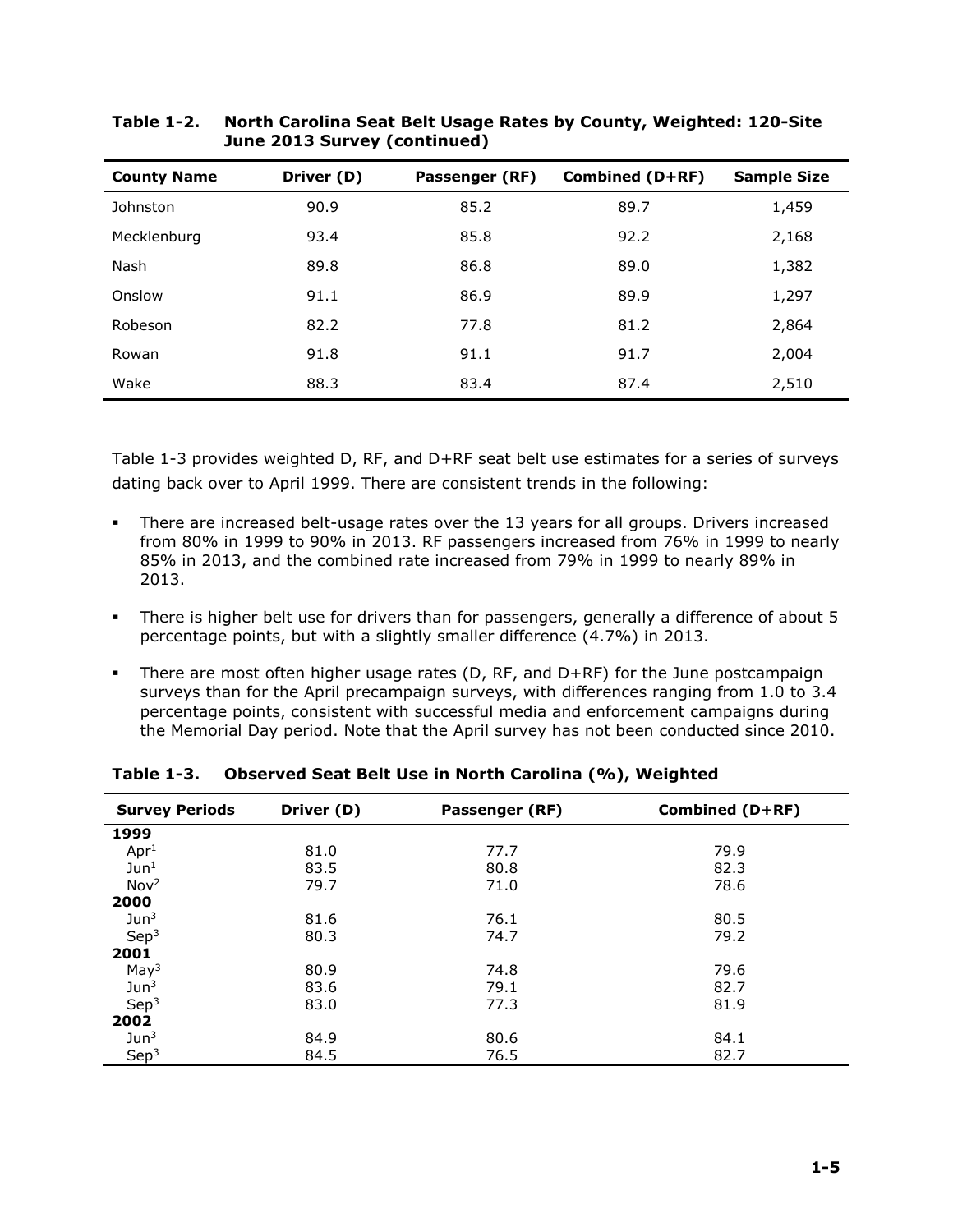| <b>Survey Periods</b> | Driver (D) | Passenger (RF) | <b>Combined (D+RF)</b> |
|-----------------------|------------|----------------|------------------------|
| 2003                  |            |                |                        |
| Apr $3$               | 85.1       | 79.2           | 84.1                   |
| Jun <sup>3</sup>      | 87.3       | 81.0           | 86.1                   |
| Sep <sup>3</sup>      | 85.7       | 80.4           | 84.7                   |
| 2004                  |            |                |                        |
| Apr $3$               | 85.2       | 79.1           | 83.8                   |
| Jun <sup>4</sup>      | 87.4       | 74.7           | 85.4                   |
| 2005                  |            |                |                        |
| Apr <sup>5</sup>      | 86.2       | 82.2           | 85.4                   |
| Jun <sup>4</sup>      | 86.9       | 85.6           | 86.7                   |
| 2006                  |            |                |                        |
| Apr <sup>5</sup>      | 87.6       | 84.4           | 86.9                   |
| Jun <sup>4</sup>      | 88.9       | 86.3           | 88.5                   |
| 2007                  |            |                |                        |
| Apr <sup>5</sup>      | 87.4       | 74.7           | 85.4                   |
| Jun <sup>4</sup>      | 89.4       | 84.7           | 88.8                   |
| 2008                  |            |                |                        |
| Apr <sup>5</sup>      | 89.4       | 82.8           | 88.4                   |
| Jun <sup>4</sup>      | 90.4       | 85.5           | 89.8                   |
| 2009                  |            |                |                        |
| Apr <sup>5</sup>      | 90.4       | 83.3           | 89.2                   |
| Jun <sup>4</sup>      | 89.8       | 88.8           | 89.5                   |
| 2010                  |            |                |                        |
| Jun <sup>4</sup>      | 90.4       | 86.7           | 89.7                   |
| 2011                  |            |                |                        |
| Jun <sup>6</sup>      | 90.8       | 84.8           | 89.5                   |
| 2012                  |            |                |                        |
| Jun <sup>6</sup>      | 88.0       | 85.7           | 87.5                   |
| 2013                  |            |                |                        |
| Jun <sup>6</sup>      | 89.6       | 84.9           | 88.6                   |

**Table 1-3. Observed Seat Belt Use in North Carolina (%), Weighted (continued)**

 $<sup>1</sup>$  This survey was conducted at 72 sites.</sup>

<sup>2</sup> This survey was conducted at 306 sites.

<sup>3</sup> This survey was conducted at 152 sites.

<sup>4</sup> This survey was conducted at 121 sites.

<sup>5</sup> This survey was conducted at 50 sites.

<sup>6</sup>This survey was conducted at 120 sites.

Table 1-4 presents longitudinal data on observed belt use overall (D+RF) by region; vehicle type; and sex, age, and race/ethnicity of drivers. Again, note the general consistency of the trends across the surveys from April 2006 through June 2013, with the exception of driver age in the June 2009 survey. Also note that the overall seat belt use has plateaued in recent years and the small variation is likely due to the natural variance that occurs when selecting a sample.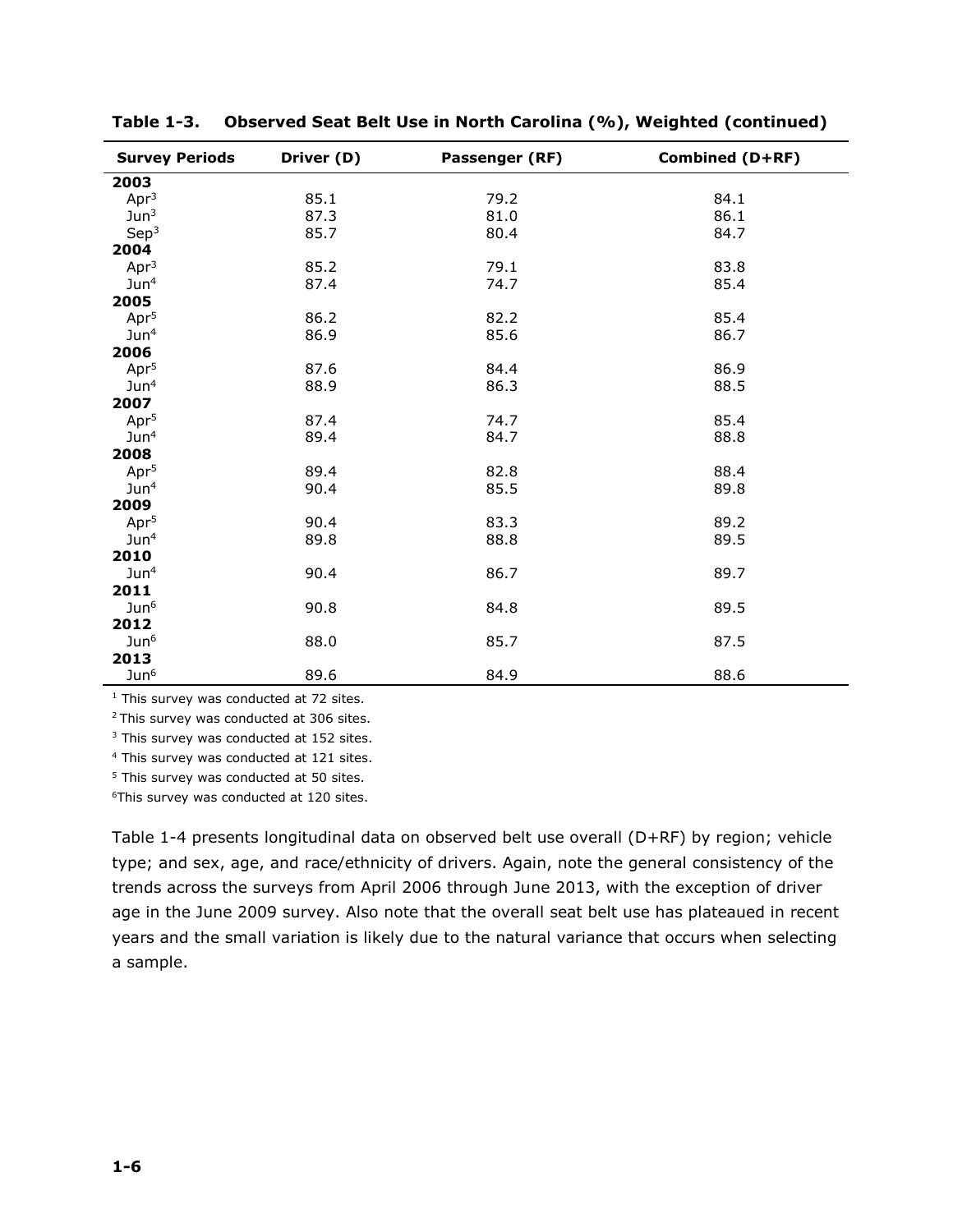|                          |                  | 2006             |                  | 2007             |                  | 2008             |                  | 2009             | 2010              | 2011              | 2012             | 2013              |
|--------------------------|------------------|------------------|------------------|------------------|------------------|------------------|------------------|------------------|-------------------|-------------------|------------------|-------------------|
|                          | Apr <sup>1</sup> | Jun <sup>2</sup> | Apr <sup>1</sup> | Jun <sup>2</sup> | Apr <sup>1</sup> | Jun <sup>2</sup> | Apr <sup>1</sup> | Jun <sup>2</sup> | Jun <sup>2</sup>  | Jun <sup>2</sup>  | Jun <sup>4</sup> | Jun <sup>4</sup>  |
| Overall (D+RF)<br>Rate   | 86.9             | 88.5             | 85.4             | 88.8             | 88.4             | 89.8             | 89.2             | 89.5             | 89.7              | 89.5              | 87.5             | 88.6              |
| Region                   |                  |                  |                  |                  |                  |                  |                  |                  |                   |                   |                  |                   |
| Mountain                 | 86.7             | 88.2             | 88.7             | 90.6             | 90.4             | 91.3             | 90.7             | 89.3             | 89.5              | 91.6              | 93.0             | 93.0              |
| Piedmont                 | 89.1             | 90.2             | 87.5             | 88.7             | 89.4             | 91.0             | 91.5             | 91.2             | 91.1              | 91.5              | 87.4             | 88.2              |
| Coast                    | 84.5             | 85.8             | 85.8             | 90.9             | 88.5             | 88.0             | 87.3             | 86.2             | 88.8              | 87.1              | 84.6             | 87.5              |
| <b>Vehicle Type</b>      |                  |                  |                  |                  |                  |                  |                  |                  |                   |                   |                  |                   |
| Car                      | 90.0             | 91.2             | 88.6             | 90.4             | 90.3             | 91.4             | 92.1             | 91.2             | 91.4              | 92.2              | 90.6             | 90.3              |
| Van                      | 63.6             | 85.5             | 80.4             | 87.1             | 81.6             | 84.4             | 77.2             | 75.7             | 79.9              | 80.9              | 77.3             | 83.8              |
| Minivan                  | 88.2             | 90.7             | 93.1             | 96.0             | 97.7             | 93.6             | 98.1             | 91.1             | 94.5              | 94.4              | 92.7             | 93.9              |
| Pickup Truck             | 79.7             | 78.9             | 83.3             | 84.0             | 80.7             | 86.1             | 85.9             | 85.5             | 84.1              | 86.1              | 82.0             | 84.5              |
| Sport-Utility<br>Vehicle | 89.5             | 91.5             | 87.8             | 90.2             | 92.5             | 91.0             | 90.6             | 90.8             | 91.6              | 91.8              | 91.0             | 92.8              |
| <b>Sex of Driver</b>     |                  |                  |                  |                  |                  |                  |                  |                  |                   |                   |                  |                   |
| Male                     | 84.7             | 89.2             | 85.7             | 87.4             | 89.8             | 88.9             | 89.7             | 88.1             | 87.8              | 89.5              | 85.5             | 87.9              |
| Female                   | 92.6             | 93.7             | 93.9             | 94.7             | 92.0             | 91.9             | 93.7             | 92.9             | 93.5              | 93.2              | 92.3             | 92.4              |
| <b>Age of Driver</b>     |                  |                  |                  |                  |                  |                  |                  |                  |                   |                   |                  |                   |
| $16 - 24$                | 86.1             | 92.0             | 94.1             | 88.8             | 95.6             | 86.9             | 85.8             | 92.2             | 86.6              | 88.0              | 89.4             | 85.5              |
| $25 - 44$                | 88.1             | 90.4             | 88.7             | 89.6             | 89.8             | 90.5             | 91.4             | 89.6             | 90.1 <sup>3</sup> | 90.9 <sup>3</sup> | 88.33            | 90.2 <sup>3</sup> |
| $45 - 64$                | 91.1             | 92.6             | 86.0             | 91.7             | 91.2             | 89.5             | 93.1             | 92.5             | 90.1 <sup>3</sup> | 90.9 <sup>3</sup> | 88.33            | 90.2 <sup>3</sup> |
| $65+$                    | 91.5             | 90.7             | 68.4             | 87.7             | 77.5             | 98.0             | 93.2             | 81.0             | 96.8              | 93.6              | 88.2             | 87.5              |
| <b>Race/Ethnicity</b>    |                  |                  |                  |                  |                  |                  |                  |                  |                   |                   |                  |                   |
| White                    | 88.3             | 90.6             | 89.2             | 90.9             | 90.1             | 91.2             | 92.6             | 91.1             | 90.3              | 91.3              | 89.2             | 91.0              |
| <b>Black</b>             | 83.2             | 89.3             | 89.9             | 87.4             | 94.6             | 85.8             | 84.9             | 83.6             | 89.6              | 89.1              | 85.8             | 85.7              |
| Hispanic                 | 97.0             | 93.5             | 92.2             | 99.3             | 96.2             | 96.0             | 93.2             | 96.2             | 95.4              | 93.5              | 89.6             | 86.5              |

**Table 1-4. Seat Belt Use Trends in North Carolina (%), Weighted**

 $<sup>1</sup>$  This survey was conducted at 72 sites.</sup>

<sup>2</sup> This survey was conducted at 306 sites.

<sup>3</sup> This survey was conducted at 152 sites.

<sup>4</sup> This survey was conducted at 121 sites.

<sup>5</sup> This survey was conducted at 50 sites.

<sup>6</sup>This survey was conducted at 120 sites.

The results discussed previously are shown graphically in [Figure 1-2.](#page-13-0) In particular, [Figure](#page-13-0)  [1-2](#page-13-0) and [Table 1-3](#page-10-0) show the upward trend of the combined (D+RF) belt-usage rate from about 79% in 1999 to 90% in 2013. The rate of belt use in North Carolina has been consistently between 5 and 15 percentage points higher than the national rate.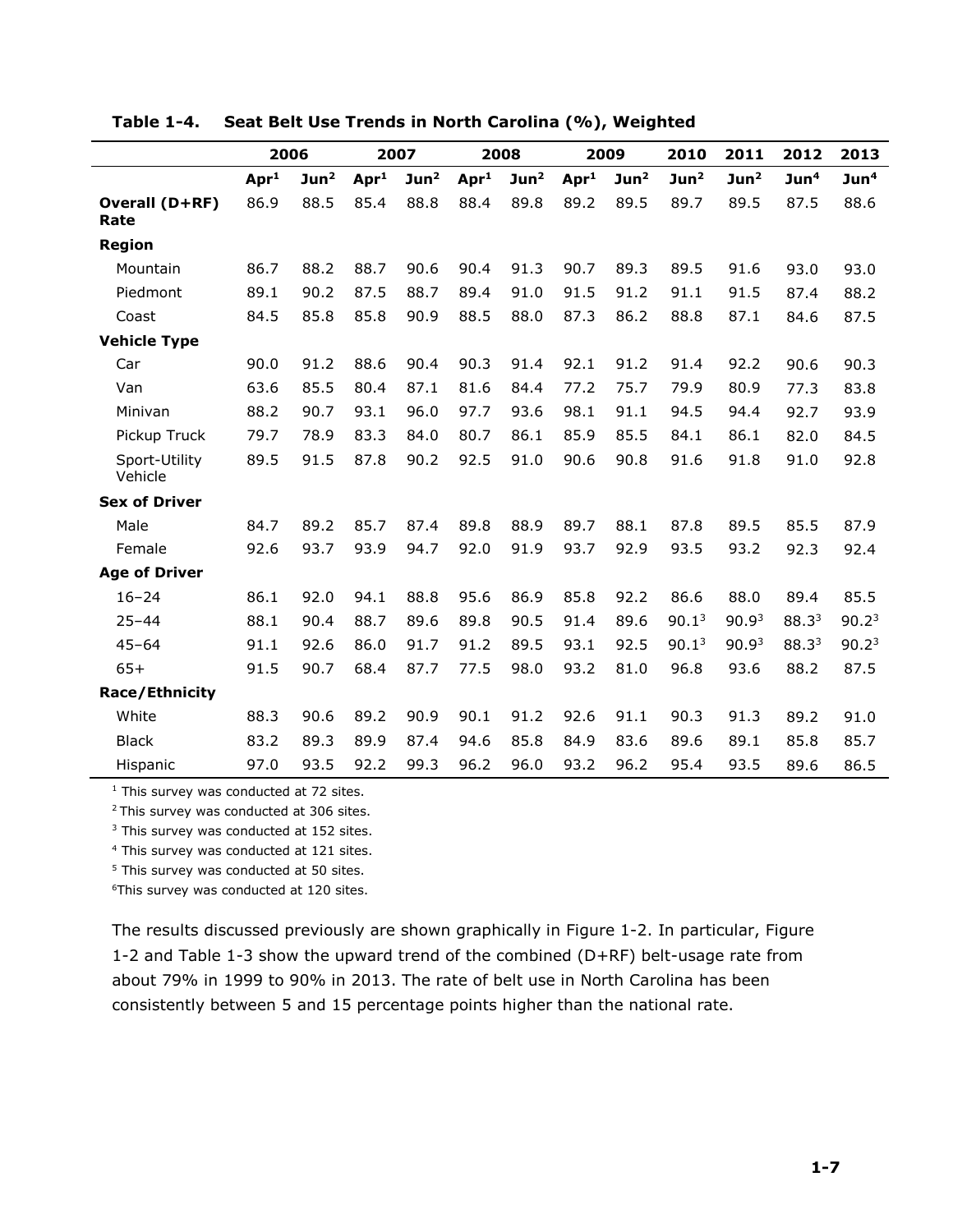

#### <span id="page-13-0"></span>**Figure 1-2. Longitudinal View of North Carolina's Combined Seat Belt Usage Compared with National Combined Seat Belt Usage, 2003–2013**

It should be noted that, for years, the mountain region has had lower seat belt usage rates than the other two regions, especially the coast. However, this has not been the case since 2006; in these surveys, the mountain region consistently surpassed the coastal region's belt usage by a small margin (Table 1-4). It will be important to monitor these and other findings in future surveys to note any new trends.

## **1.3 Discussion**

Trends, figures, and tables in this report are based on the weighted rates of seat belt use. The weighted rates are the best estimators of seat belt use for the entire State and for reported subgroups (e.g., male vs. female drivers).. Estimates for the Hispanic subgroup with only 425 drivers, Asians with only 104 drivers, and the Native American subgroup with only 140 drivers should be used with caution when extrapolating these results to the entire Hispanic, Asian or Native American population of North Carolina.

The 2013 seat belt survey was the second statewide survey in North Carolina to assess the use of cell phones and texting while driving. The nation's first statewide distracted driving (use of cell phones for talking or texting) occurred in 2010 in California.<sup>2</sup> The results for North Carolina surveys were very similar to the initial California rate. Although approximately one third of drivers respond that they typically use their cell phone while

 <sup>2</sup> Murphy, C. (2011, September). Distracted driving: What do the research and current experience tell us. Paper presented at GHSA Annual Meeting, Cincinnati, OH.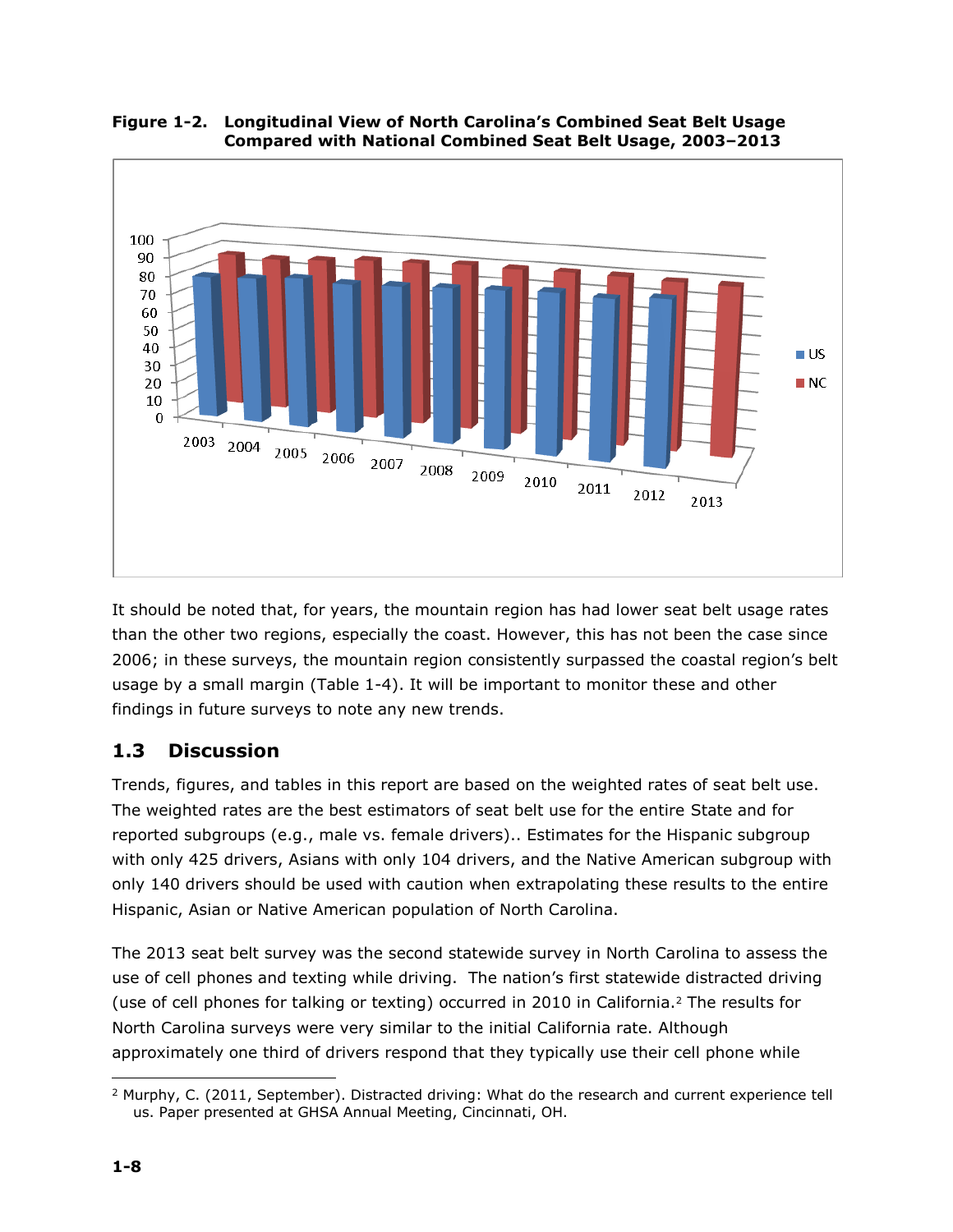driving, only about 8 are observed using a cell phone in the statewide survey. The texting rate (1.7%) observed in North Carolina is, again, comparable to California (1.2%). The use of cell phones for talking or texting can occur on and off multiple times throughout a trip, making observation and self-report usage rates vary. The use of texting in 2012 was the same as the previous year.

### **1.4 Recommendations**

The various usage rates (D, RF, and D+RF) over the past several years and particularly since 2006 have plateaued in the 85%–90% range. Many States struggle with how to reach the last resistant groups in the population. However, five States (California, Hawaii, Michigan, Oregon, and Washington)—all with primary laws like North Carolina—have reported usage rates of 96%–97%.<sup>3</sup> These states employ survey methodologies different from North Carolina and they may have lower rates in future years because of the required changes in the survey procedures. What might North Carolina do to increase its seat belt wearing rates? Recommendations continue to be the following:

- Assign driver license points for seat belt infractions. If North Carolina is indeed similar to other areas, then this measure should be effective among drivers with lower usage rates (e.g., young, male, pickup truck, and van drivers) who generally have poorer driving records and cannot afford to gain additional points.4,<sup>5</sup>
- **Raise the fine** (currently \$161 when combined with court costs).
- **Impose community service hours for infractions.**
- **Publicize local seat belt tickets by jurisdiction** (to motivate local drivers and police agencies).

## **1.5 Conclusion**

 $\overline{a}$ 

The June 2013 survey was successful in providing updated estimates of seat belt usage following the Click It or Ticket campaign for drivers and passengers statewide and within geographic areas, by vehicle type and by important driver and passenger characteristics. Many of the previous seat belt usage trends have continued through the 2013 survey. For example, female drivers have consistently worn their seat belts more often than male drivers. However, trends of belt use within region and age group are changing and require monitoring in future years. Appendix A contains more detailed tables, which may be useful to North Carolina in planning future campaigns. Information on the Seat Belt Survey methodology can be found in Appendix B.

<sup>3</sup> Insurance Institute for Highway Safety. (2009). It's simple: Click It or Ticket. *Status Report*, 44(7), 1-3.

<sup>4</sup> Williams, A. F., Reinfurt, D. & Wells, J. A. (1996). Increasing seat belt use in North Carolina. *Journal of Safety Research*, 27(1), 33-41.

<sup>5</sup> Manduca, P. L. (1983). *Raising the seat belt wearing rate in the Province of British Columbia*. Insurance Corporation of British Columbia.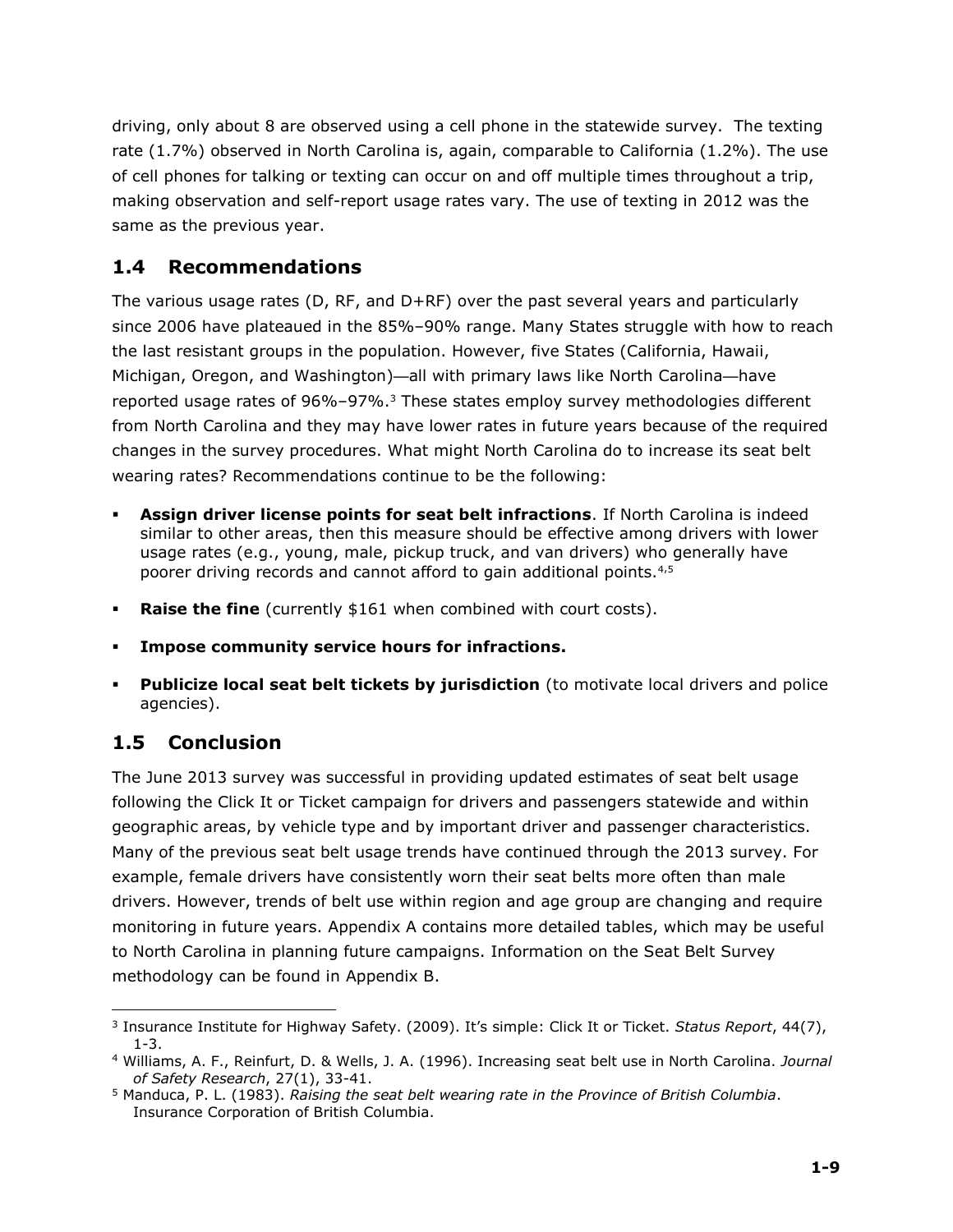Over the years in which the Click It or Ticket program has been in place (since October 1993), there have been diminishing returns for the increasing seat belt usage rates; that is, there have been only very small increases from year to year. For the past few years, we have seen precampaign April survey results for a given year that reflected usage rates very similar to those observed in the preceding postcampaign June survey. Accordingly, these years have also seen very small increases in usage rates between pre- and postcampaign April/June survey results. Although there is great statistical power to detect small changes in usage rates, recent years' changes usually have been statistically significant, but not of any practical use in shaping traffic safety policy. For this reason, North Carolina terminated the April precampaign survey and currently only conducts a June postcampaign survey.

We continue to recommend enhancements to the sanctions for failure to wear a seat belt while driving, including increasing fines and issuance of driver license points, as well as looking to other particularly successful State programs for ways to improve belt-wearing rates. With no current expectations of meaningful improvements in State seat belt usage rates in North Carolina, there is also the possibility of moving some Click It or Ticket occupant restraint funding to other programs, based on an investigation of how much funding is needed to maintain current seat belt usage levels. North Carolina seat belt rates have plateaued at about 90%, and the Click It or Ticket program, per se, does not appear to be the solution to influencing the remaining 10% of drivers to use their seat belts. We believe it is time to give serious consideration to other options.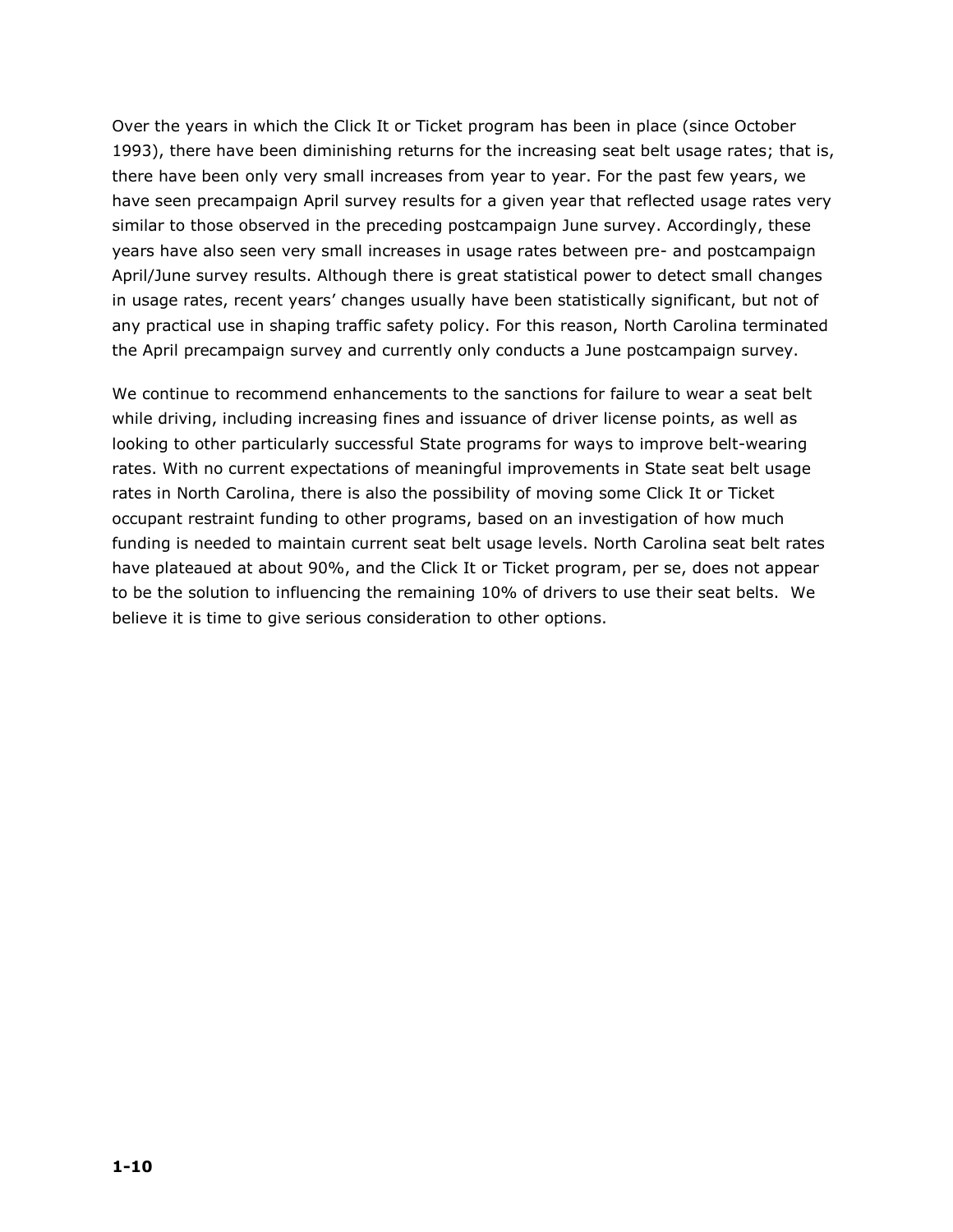## **2. THE NIGHTTIME SEAT BELT SURVEY**

In 2013, RTI staff conducted a second nighttime data collection pilot study. Following recommendations and lessons learned from the 2011 pilot study, RTI continued to use tablet devices, as well as more sophisticated night-vision technology. This study tested several aspects of nighttime data collection, including lighting conditions conducive to data collection, the feasibility of more sophisticated night-vision technology, the use of electronic data collection forms on tablet devices, and data quality. For this study, RTI used the same as the regular 120-site daytime sample n all the counties in North Carolina. Data were collected at each site by RTI project staff member for 60 minutes. Teams of two observers were utilized to optimize the data observation and recording procedures The observers were either positioned at a corner of the intersection or the end of an interstate highway exit ramp.

For well-lit sites, RTI determined the highest quality data is collection by observation without night-vision goggles. Prior to data collection, RTI researchers determined the optimal position at intersections for observing seat belt use. Sites deemed to have insufficient lighting conditions were used to test the ATN PVS7-3 Night Vision Weapon Goggles. Although headlights and taillights can disrupt the observer's ability to clearly see seat belt use, methods were established to minimize this effect. These methods included the identification of the vantage point for viewing seatbelt use with minimal disturbance from headlights and taillights. For instance, it is not ideal to observe seatbelt use head-on, or from the rear of a car, but rather directly from the side of the vehicle. It is also important not to temporarily impair visibility through the night vision goggles by viewing high-intensity light sources immediately before or during an observation (e.g., as a vehicle is approaching or leaving, but rather as it is passing).

Data recording for all nighttime data collection used electronic forms on tablet devices, specifically the Samsung Galaxy Tab 7.0 Plus. Using a data collection app developed for the high school data collection and June seat belt survey, RTI staff were able to evaluate firsthand the feasibility of electronic data collection in the field and at night. RTI concluded that the use of tablet devices is the most cost efficient and effective method for in-field data collection and data delivery. For future night-time data collection using tablets, RTI recommends the use of two observers, one for observations and one for recording data. Handling both night-vision goggles and a tablet is not only difficult for one observer logistically, but the lighting effects from sudden switches between bright to dim can hinder the observer's ability to efficiently collect data.

Although data collection is conducted in accordance with all laws, RTI staff experienced multiple instances of inquiries by local law enforcement and the North Carolina State Highway patrol. Some of these inquiries were in response to anonymous calls by the public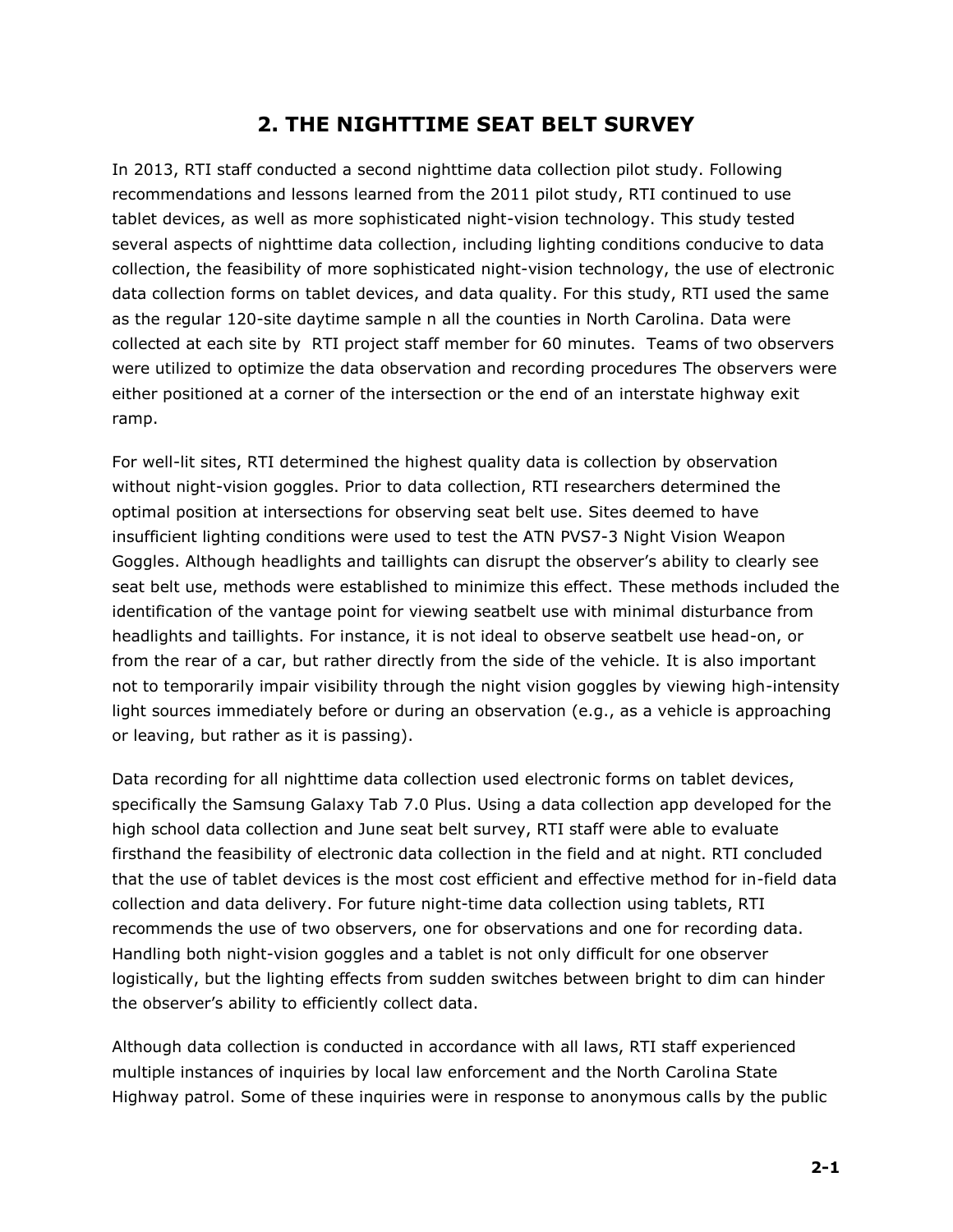reporting suspicious behavior. Although officers were very supportive and understanding of our work, we suggest a more thorough coordination with local law enforcement and the State Highway Patrol to minimize concern for future nighttime data collection activities.

As demonstrated in Tables 2-1, 2-2, and Figure 2.1, there is variation in the seat belt wearing rates between the day and night observations. The sample size was relatively small (n=4,722) in this study, giving the preliminary statistical tests between night and day belt use low power to detect differences. Although it appears that Alamance County has higher belt use during the nighttime hours, it is likely a sampling error and would be slightly different on a different day. Also, the low traffic volume at night may contribute to the sampling error.



**Figure 2-1. Night and Day Combined Seat Belt Use in NC Counties, 2013**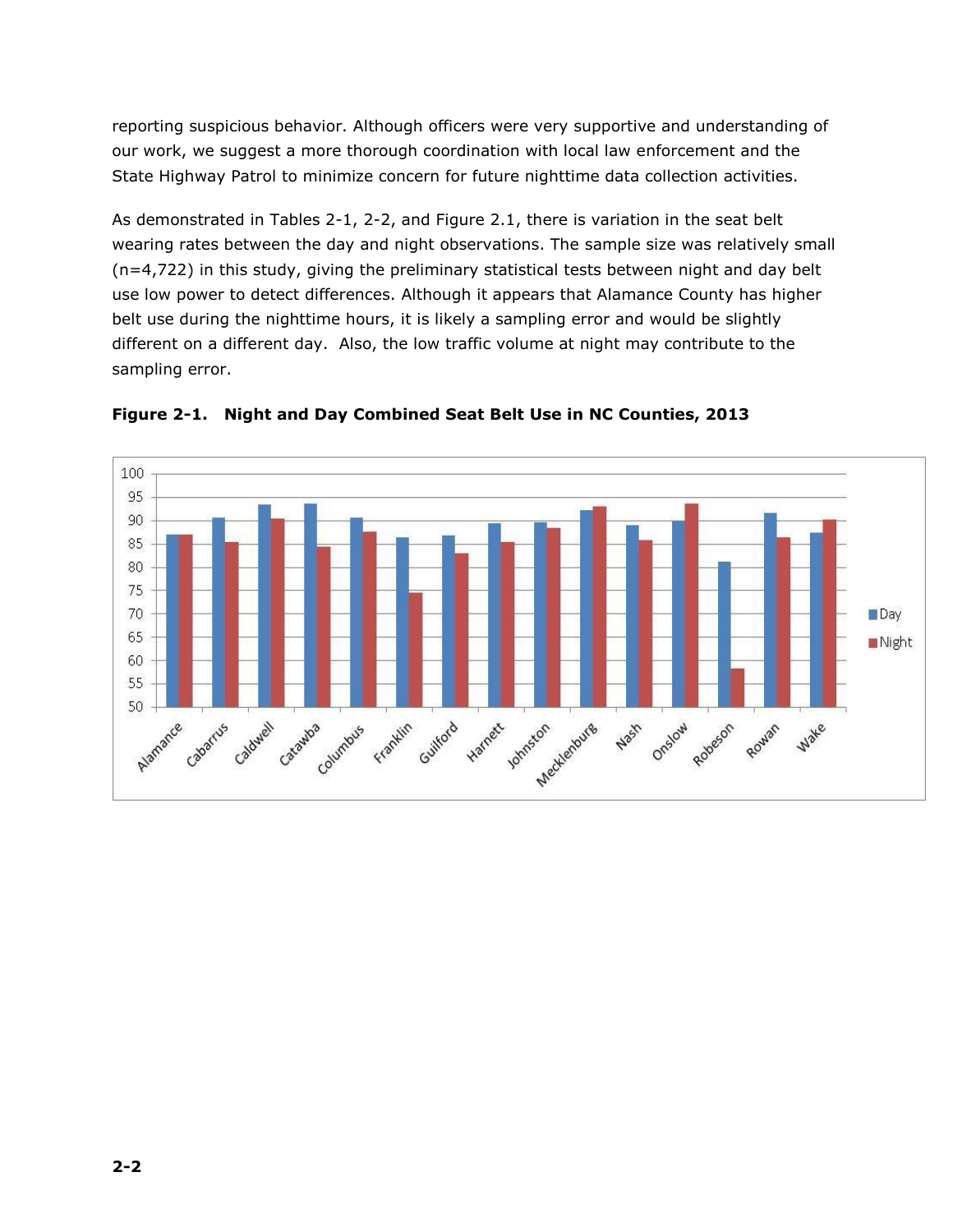Another factor that drives this unusually high seat belt wearing rate at night is the time of night that the data was collected. In the daytime sample the site are randomly assigned a time period during which they should be observed (Rush, NonRush and Weekend). That was not done in this survey, which has potentially skewed the results. Field Observers were allowed to self-select the time period for the data collection as along as it fell between 8pm and 4am. Less than 10 percent of the observations occurred after midnight, therefore increasing the belt wearing rate substantially. The wearing rate for observations after midnight is 10 percentage points less than the before midnight rate. These are unweighted numbers that are for illustrative purposes.

Below are the figures based on the data as it was collected.

|                       | <b>Unweighted</b> |       | Weighted    |                    |
|-----------------------|-------------------|-------|-------------|--------------------|
| Category              | Use %             | Use % | <b>SE %</b> | <b>Sample Size</b> |
| <b>Overall</b>        |                   |       |             |                    |
| <b>Driver</b>         | 86.4              | 85.8  | 2.1         | 4,722              |
| Passenger             | 83.1              | 80.9  | 2.9         | 1,224              |
| Combined              | 85.7              | 84.8  | 2.2         | 5,946              |
| Urban/Rural           |                   |       |             |                    |
| Urban                 | 88.5              | 89.0  | 1.7         | 3,671              |
| Rural                 | 78.9              | 75.5  | 5.2         | 1,051              |
| <b>Region</b>         |                   |       |             |                    |
| Mountain              | 88.8              | 89.2  | 2.3         | 2,162              |
| Piedmont              | 86.6              | 85.3  | 3.3         | 1,453              |
| Coast                 | 81.4              | 81.2  | 4.3         | 1,107              |
| <b>Vehicle Type</b>   |                   |       |             |                    |
| Car                   | 86.0              | 85.1  | 1.6         | 2,624              |
| Van                   | 89.2              | 83.2  | 7.6         | 120                |
| Minivan               | 89.6              | 91.7  | 3.0         | 241                |
| Pickup Truck          | 83.1              | 80.0  | 3.6         | 644                |
| Sport-Utility Vehicle | 89.4              | 91.0  | 2.5         | 1,001              |
| <b>Cell Usage</b>     |                   |       |             |                    |
| Cell                  | 10.1              | 9.2   | 1.6         | 4,722              |
| Text                  | 4.5               | 4.8   | 1.2         | 4,722              |

**Table 2-1. North Carolina Seat Belt Usage Rates, Unweighted and Weighted: 120-Site Nighttime 2013 Survey**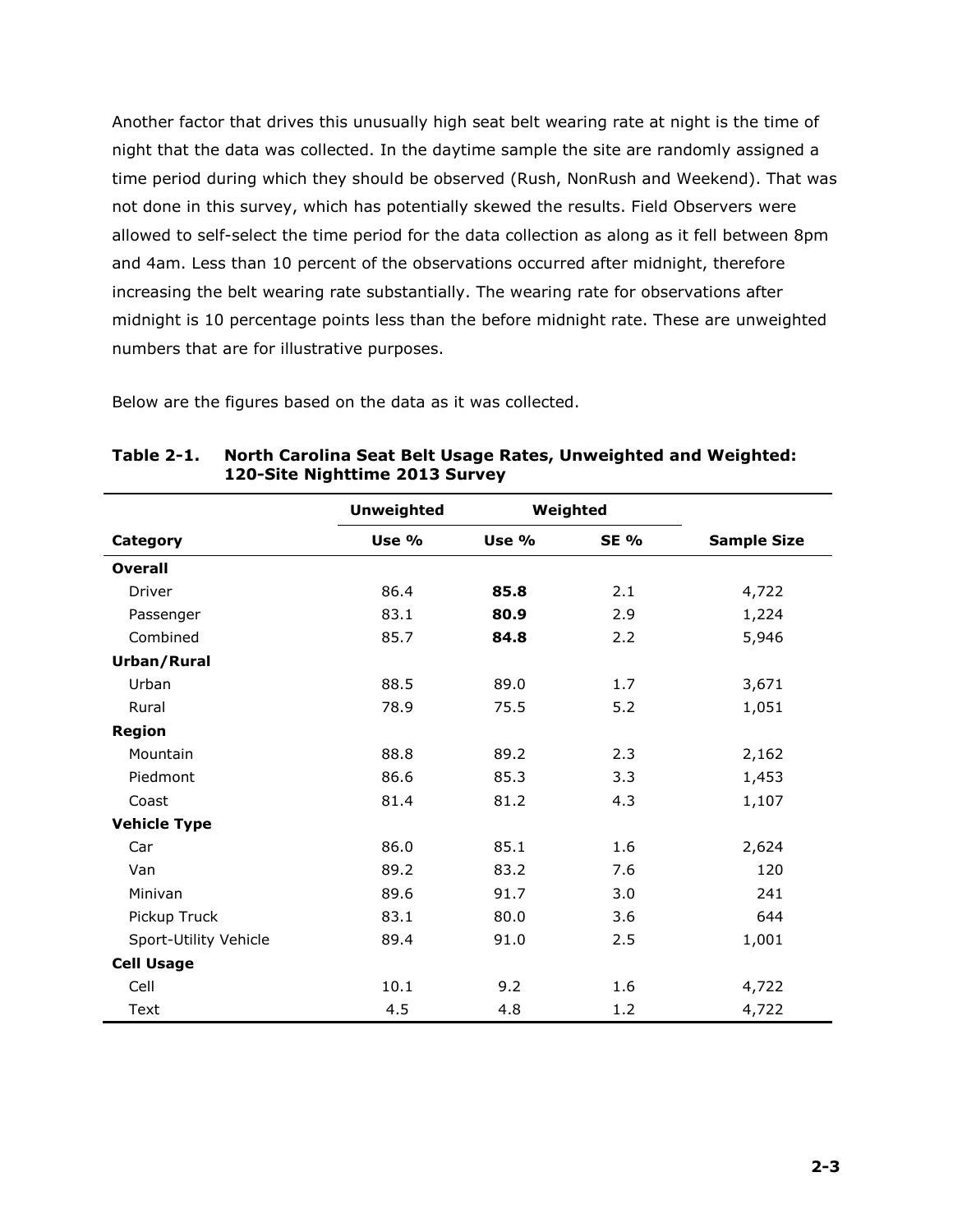| County      | Driver (D) | Passenger (RF) | <b>Combined (D+RF)</b> | <b>Sample Size</b> |
|-------------|------------|----------------|------------------------|--------------------|
| Overall     | 85.8       | 80.9           | 84.8                   | 5,946              |
| Alamance    | 88.5       | 83.6           | 87.1                   | 424                |
| Cabarrus    | 85.2       | 86.8           | 85.5                   | 378                |
| Caldwell    | 91.7       | 81.8           | 90.4                   | 443                |
| Catawba     | 83.0       | 91.7           | 84.5                   | 403                |
| Columbus    | 86.9       | 90.3           | 87.7                   | 173                |
| Franklin    | 76.8       | 69.2           | 74.5                   | 211                |
| Guilford    | 84.6       | 78.0           | 83.1                   | 266                |
| Harnett     | 85.5       | 84.7           | 85.4                   | 806                |
| Johnston    | 92.1       | 80.2           | 88.4                   | 466                |
| Mecklenburg | 92.5       | 97.7           | 93.0                   | 719                |
| Nash        | 91.3       | 72.5           | 85.9                   | 368                |
| Onslow      | 95.0       | 88.8           | 93.6                   | 107                |
| Robeson     | 59.2       | 55.4           | 58.3                   | 392                |
| Rowan       | 86.7       | 85.0           | 86.5                   | 603                |
| Wake        | 89.8       | 92.3           | 90.2                   | 187                |

#### **Table 2-2. North Carolina Seat Belt Usage Rates by County, Weighted: Nighttime 2013 Survey**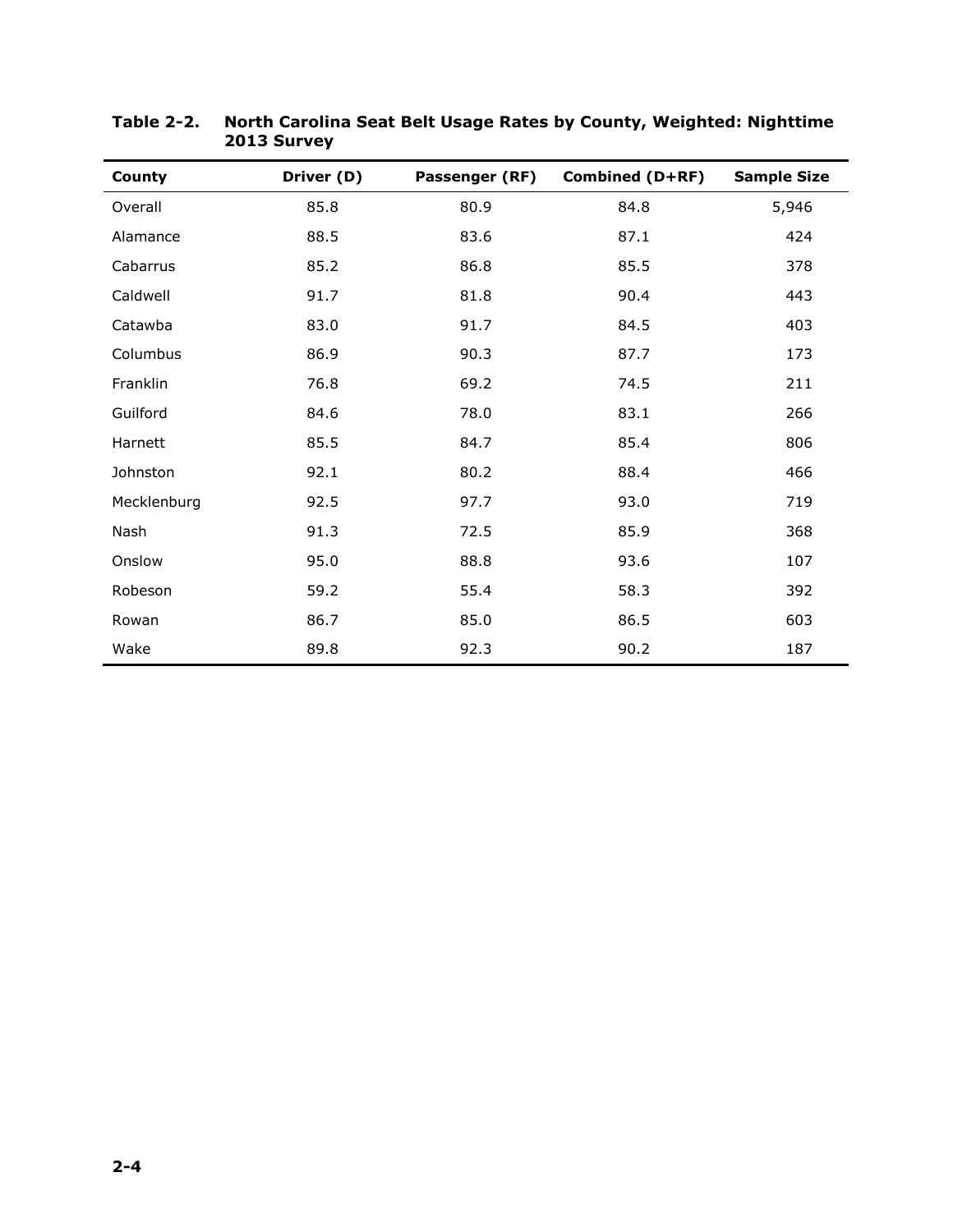## **3. FOR THE FUTURE**

In 2014 RTI will continue to conduct a statewide survey of nighttime seat belt use. Since these nighttime sites will be the same as the regular 120-site daytime sample, RTI will research how the weights can be adjusted for our nighttime sample to make direct comparisons to our daytime sample. We will continue the use of the electronic data collection on tablet devices and will use night-vision goggles. In addition, we will coordinate with local law enforcement and highway patrol to limit concerns to the public.

The main change planned for the 2014 Nighttime Survey is to stratify the nighttime data collection periods by time of day and risk. Using FARS 2011 data, Figure 3.1 show the percent of unbuckled fatalities in North Carolina by the hour of the crash.



**Figure 3.1 Count of Unbelted Fatalities in North Carolina by Hour of Crash**

When we look at the time of day and the percent of belted fatalies, we can see that the nighttime hours have a lower rate of seat belt use amoung the fatalies in Figure 3.2.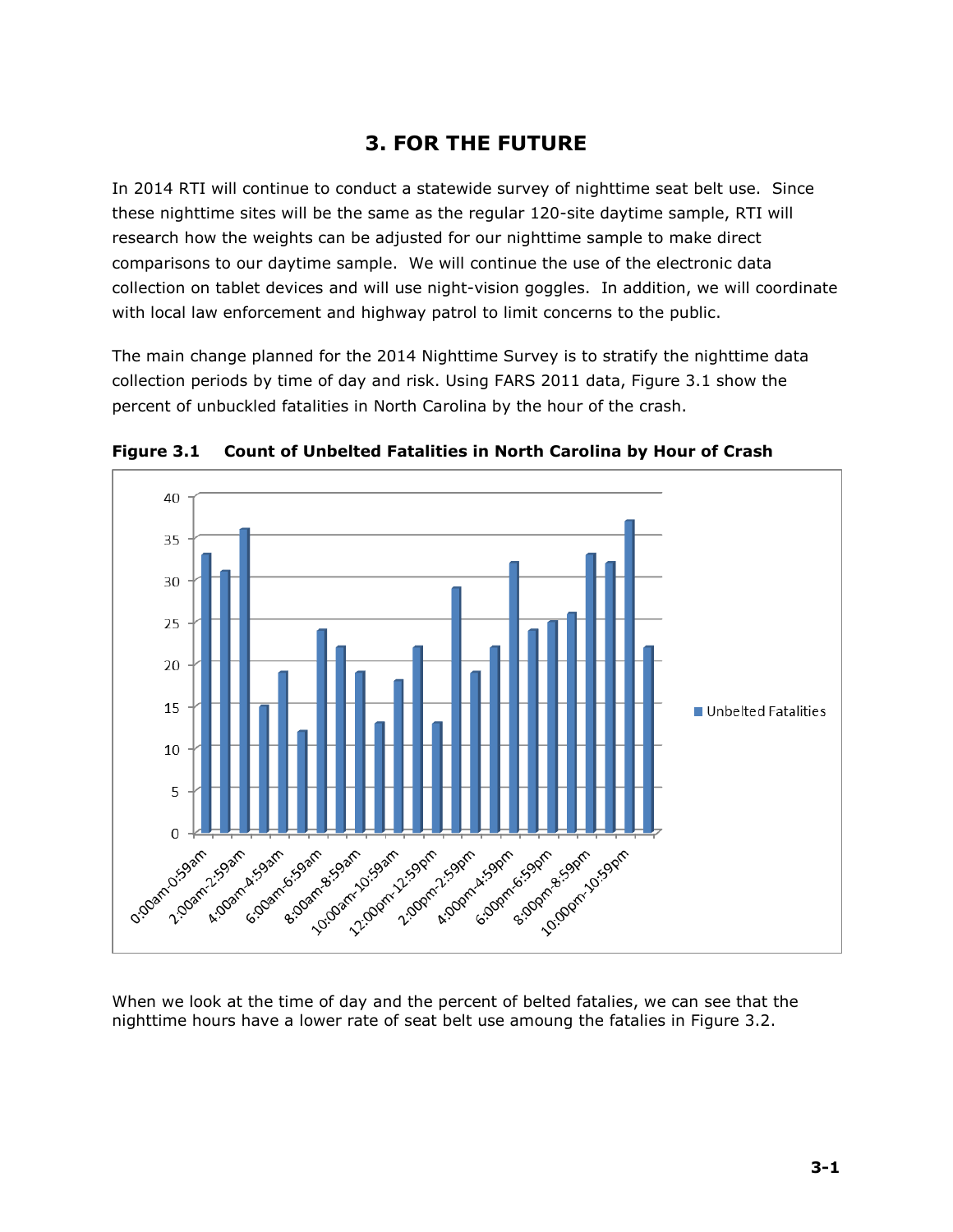

**Figure 3.2. Percent of Belted Fatalies by Time of Crash in NC**

Here, the average belt use among fatalities is about 71%. The times of day with lower than average belt use are typically the nighttime hours. This includes midnight-5am and 9pm to midtnight. The 6:00am-6:59am time period as well as the 7:00pm – 7:59pm time period have lower rates of belted fatalities. For the 2014 Nighttime Survey, we will continue to study the FARS data and other literature to determine a suitable allocation of sites across times to ensure full coverage and representive rates of seat belt use in the State.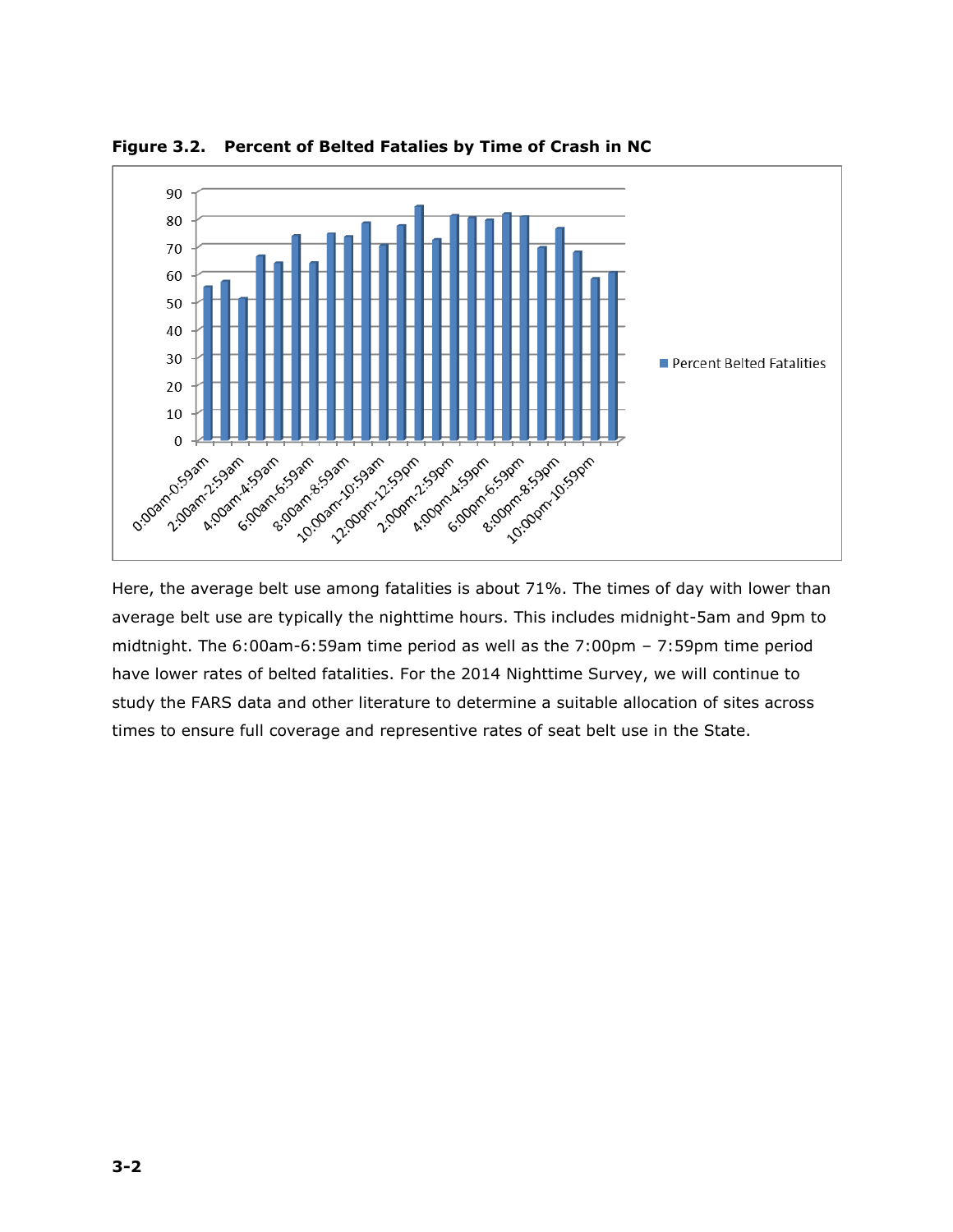## **APPENDIX A: DETAILED TABLES FROM THE 2013 NC SEAT BELT SURVEY**

|                    |            | <b>Percent Seat Belt Use</b><br>(Standard Error) |                     |
|--------------------|------------|--------------------------------------------------|---------------------|
| <b>Time Period</b> | Driver (D) | Passenger (RF)                                   | Combined $(D + RF)$ |
| Morning Rush       | 89.3       | 81.7                                             | 88.2                |
|                    | (1.09)     | (3.49)                                           | (1.18)              |
| Evening Rush       | 90.5       | 86.9                                             | 89.7                |
|                    | (1.56)     | (2.85)                                           | (1.73)              |
| Nonrush            | 87.5       | 84.7                                             | 86.9                |
|                    | (0.77)     | (1.54)                                           | (0.85)              |
| Weekend            | 90.8       | 90.1                                             | 90.6                |
|                    | (0.98)     | (1.38)                                           | (1.04)              |

#### **Table A-1. 2013 Seat Belt Use by Time Period, Weighted**

#### **Table A-2. 2013 Driver Seat Belt Use for Race by Sex, Weighted**

| Race         | <b>Percent Seat Belt Use</b><br>(Standard Error) |               |  |
|--------------|--------------------------------------------------|---------------|--|
|              | <b>Male</b>                                      | <b>Female</b> |  |
| White        | 87.2                                             | 93.1          |  |
|              | (1.22)                                           | (0.66)        |  |
| <b>Black</b> | 85.0                                             | 89.4          |  |
|              | (1.43)                                           | (1.24)        |  |

#### **Table A-3. 2013 Driver Seat Belt Use for Vehicle Type by Sex, Weighted**

|                       | <b>Percent Seat Belt Use</b><br>(Standard Error) |                |  |
|-----------------------|--------------------------------------------------|----------------|--|
| <b>Vehicle Type</b>   | <b>Male</b>                                      | <b>Female</b>  |  |
| Car                   | 89.9<br>(0.78)                                   | 91.9<br>(0.88) |  |
| Pickup Truck          | 84.4<br>(1.56)                                   | 84.7<br>(3.37) |  |
| Sport-Utility Vehicle | 90.9<br>(1.31)                                   | 93.6<br>(0.96) |  |
| Other                 | 84.0<br>(2.98)                                   | 93.6<br>(1.77) |  |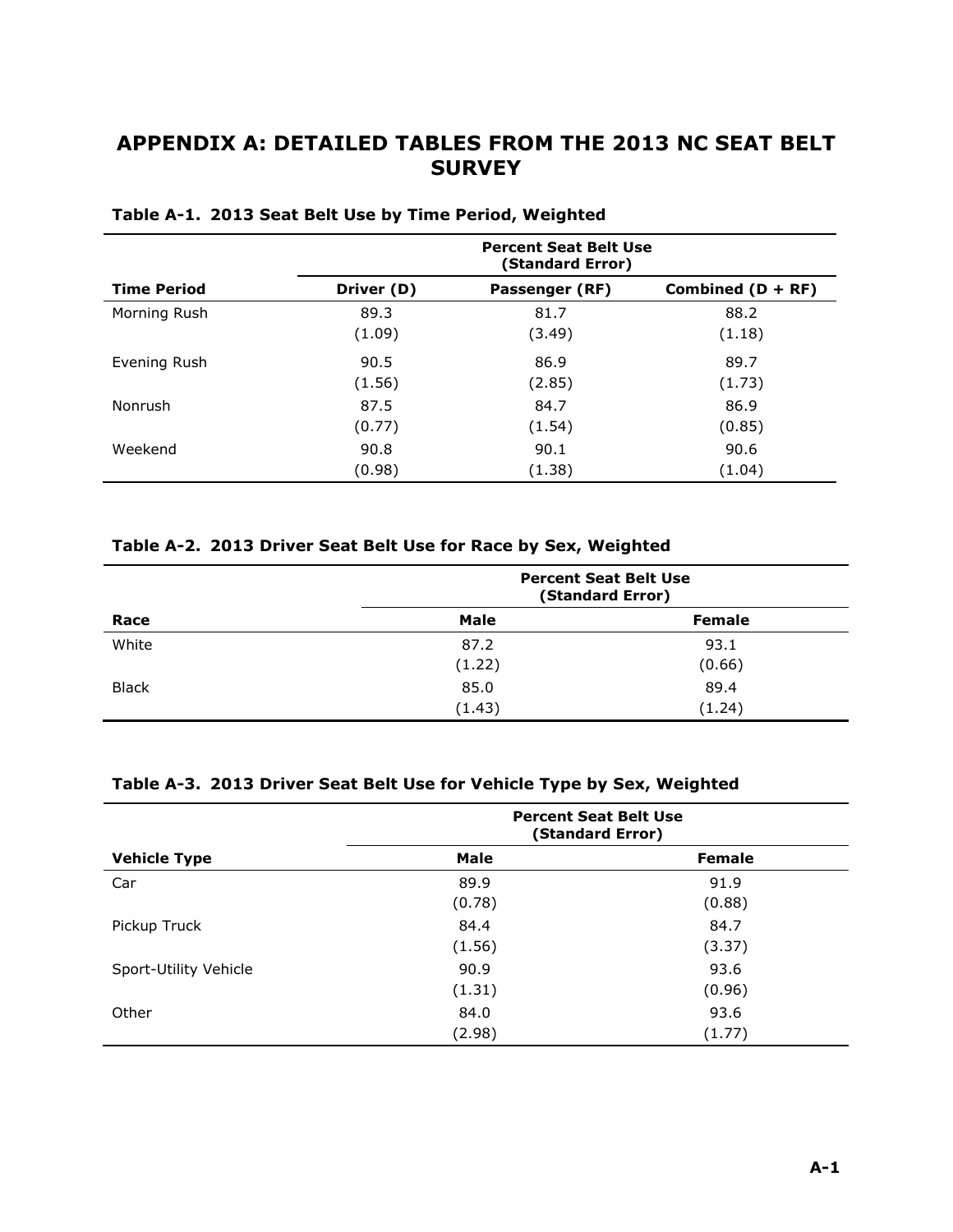|                       | <b>Percent Seat Belt Use</b><br>(Standard Error) |                |  |
|-----------------------|--------------------------------------------------|----------------|--|
| <b>Vehicle Type</b>   | Urban                                            | <b>Rural</b>   |  |
| Car                   | 91.7<br>(0.49)                                   | 88.6<br>(1.53) |  |
| Pickup Truck          | 84.4<br>(1.26)                                   | 77.3<br>(2.12) |  |
| Sport-Utility Vehicle | 92.9<br>(0.70)                                   | 88.5<br>(1.44) |  |
| Other                 | 88.1<br>(1.45)                                   | 83.6<br>(2.14) |  |

**Table A-4. 2013 Driver Seat Belt Use for Vehicle Type by Urbanicity, Weighted**

#### **Table A-5 2013 Driver Seat Belt Use for Vehicle Type by Region, Weighted**

|                       | <b>Percent Seat Belt Use</b><br>(Standard Error) |                 |        |  |
|-----------------------|--------------------------------------------------|-----------------|--------|--|
| <b>Vehicle Type</b>   | <b>Mountain</b>                                  | <b>Piedmont</b> | Coast  |  |
| Car                   | 94.7                                             | 90.1            | 88.1   |  |
|                       | (0.64)                                           | (0.44)          | (1.17) |  |
| Pickup Truck          | 91.3                                             | 79.4            | 77.3   |  |
|                       | (1.21)                                           | (1.33)          | (2.19) |  |
| Sport-Utility Vehicle | 95.9                                             | 90.8            | 89.1   |  |
|                       | (0.89)                                           | (0.76)          | (1.08) |  |
| Other                 | 94.8                                             | 83.5            | 83.8   |  |
|                       | (0.96)                                           | (2.38)          | (1.82) |  |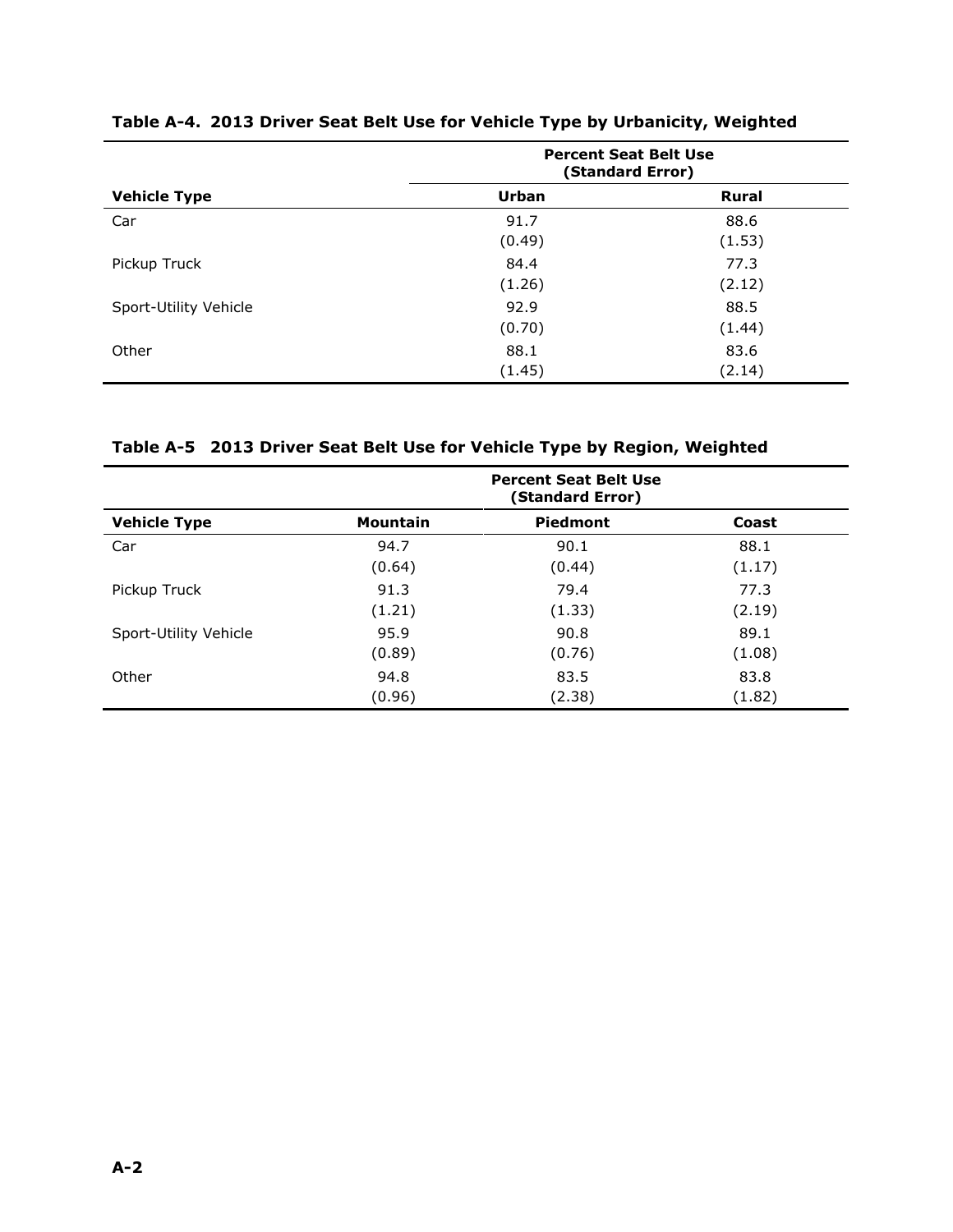## **APPENDIX B: SURVEY METHODOLOGY**

## **Sampling and Weighting**

#### *Sampling*

The 120-site sample used for the 2013 survey was drawn by RTI International in 2010 under the new proposed federal guidelines. See Section 1 for more details about the revised sample design. The counties representing the lowest 15% of the fatalities were ineligible for selection. The survey sites were selected on the basis of road segments clustered within eligible counties. The road segments were selected with probability proportional to the average annual daily traffic (AADT) and the vehicle miles traveled (VMT). Site collection times were then randomized to ensure data collection was randomly distributed across the days of week and times of day.

There are three categories of site data collection times:

- Rush hour sites are those that are observed on weekdays between 7am and 9am or between 3:30pm and 6pm.
- Non-rush sites are those that are observed on weekdays between 9am and 3:30pm.
- Weekend sites are those that are observed between 7am and 6pm on Saturday or Sunday.

#### *Weighting*

Design weights were calculated as the inverse of the probability of selection. These design weights were then adjusted by multiplying by an adjustment factor based on traffic and population statistics to represent the population of North Carolina. The weights were trimmed to reduce the unequal weighting effect (UWE).

## **Data Collection**

Data collection for the Seat Belt Study is conducted by certified Field Observers (FOs) who are trained to collect and record information through direct observation. These observers are stationed at the sample sites to monitor seat belt usage among drivers and front-seat passengers. Only traffic on the sampled road segment is observed. Observers attempt to collect data for each passing vehicle; however, data collection is limited to information from stopped (or nearly stopped) vehicles, for which reliable observations of seat belt usage can be made. Observations at each site are made over a period of 60 minutes during a preselected time of the day.

Observers work in pairs to monitor the sample sites; under no circumstances is it acceptable for an observer to work a site alone. Therefore, each observer must be able and willing to coordinate his or her schedule with the other team member assigned to his or her sites.

## **Training**

For the 2013 survey, training was held at RTI in late May, prior to the start of data collection. During the survey training, FOs are given a detailed data collection manual. This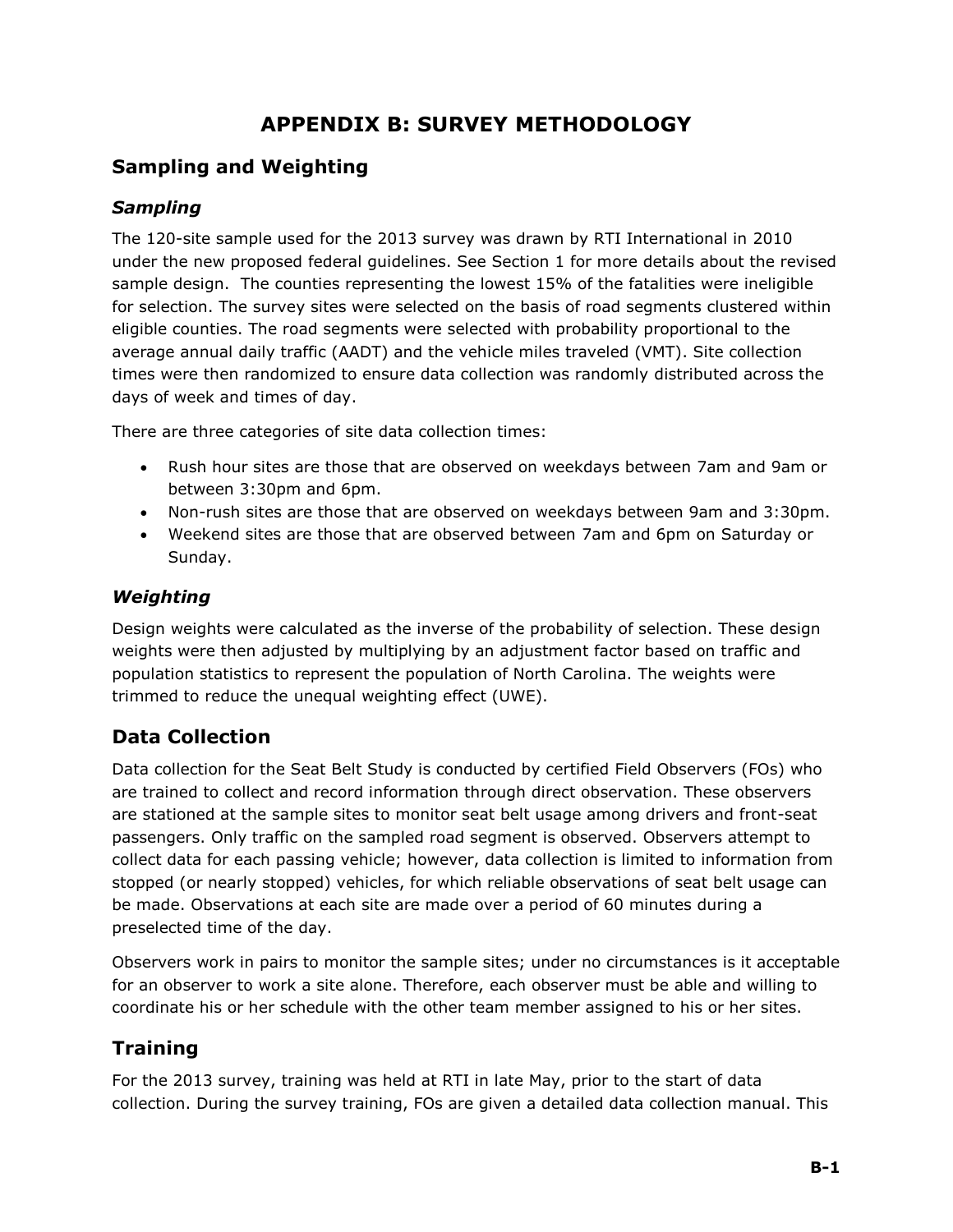manual contains instructions for data collection, data editing, form return protocols, safety, billing, and other topics. This manual serves as a reference and helps to ensure quality throughout the data collection period.

Training serves as a refresher course for returning observers and as primary instruction for new recruits. It also allows RTI and the Governor's Highway Safety Program staff to go over any changes to the project. Training begins with an overview of the project, discussion of key details, and the background of the study. This portion is followed by a review of data collection procedures, observer requirements, equipment, and site details.

Once the observers have been instructed on how the project will be conducted, they are given a series of photos depicting various drivers, passengers, vehicles, and seat belt usage. The class reviews these together to clarify what the observers might see when in the field. This review session also allows observers to gain practice using tablets for data collection and transmission.

Following this practice session, RTI staff review administrative procedures and answer any questions that may arise. Once this portion is complete, the staff and observers break into teams and conduct a field test at a local intersection. RTI staff monitors the observers for quality of performance and provide constructive feedback during and after the field test.

Advances to the 2013 survey data collection effort were the addition of electronic tablets for data collection, storage, transmission, site information storage, and navigation. In 2010, GPS units and clustered data collection assignments were introduced, which resulted in increased efficiency of data collection efforts and site-to-site travel. In 2013, RTI adapted these advancements to the electronic tablet, which provided observers with an all-in-one data collection device. Prior to training, the GPS coordinates of all 120 sites were captured and stored in a Google Earth document. Sites are stored by county and then converted into the appropriate file version for the navigation application on the tablet devices. Each tablet device was then loaded with the location of each site. This addition enhanced the cost effectiveness and efficiency of the overall data collection effort. It also decreased human error by allowing each observer the ability to locate a site without having to reference printed maps and directions, or handle multiple devices for tracking data collection efforts.

As in previous years, site clusters were used to enhance cost efficiency. Mapping each site in Google Earth allows the data collection team to cluster sites. Prior to entering the field, observers were given a list of sites, which were grouped in clusters of three or four sites. Based on location and the time (rush or non-rush) and day (weekday or weekend), each cluster served as a recommendation as to which sites should completed in the same day of work. Observers were instructed to notify their supervisor of any anticipated deviations from this cluster schedule.

### **Field Work and Scheduling**

Prior to entering the field, observers work in pairs to create a tentative schedule. This allows RTI staff to better track field work. Throughout the data collection period, the field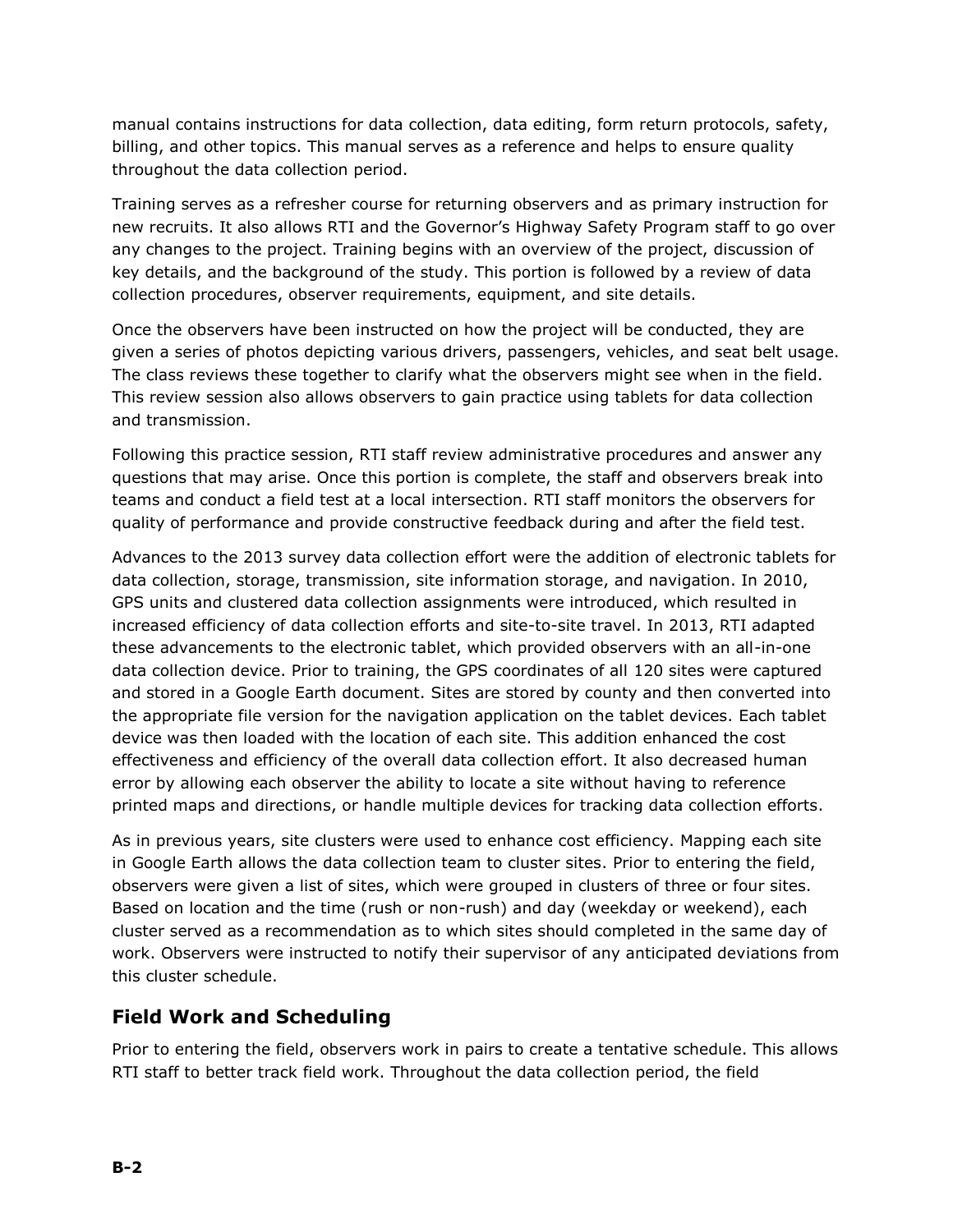supervisor remains in contact with each pair of observers on a weekly basis to ensure all data collection is completed on schedule.

Once observers are in place, data are collected for 60 minutes. The first 30 minutes are spent completing survey data collection Form A (includes demographic information). At the end of that time period, observers switch to survey data collection Form B (does not include demographic information) for the final 30 minutes. Observers record data on all vehicles. It is preferable that observers avoid trying to record vehicles in motion. Thus, observers record information for vehicles that are stopped or moving slowly.

Observers always attempt to record information as completely as possible. "Don't know" is to be used only as a last resort. Following each day of data collection, observers e-mail data to RTI.

## **Quality Control**

Project quality control (QC) is an ongoing effort that includes two key steps.

#### *Field Observations*

The most direct QC method employed is supervisory site observations. Each team of observers is monitored in the field twice during the survey period. Our objective is to visit each team twice during the survey within the first six sites completed. Previously confirmed schedules allow RTI staff to perform unannounced QCs. RTI staff monitor the FO team, complete a site QC form, and detail any problems or concerns. Field observations also provide an ideal time for FOs to provide feedback on equipment and data collection protocol to RTI staff. This feedback is considered carefully, and any necessary modifications to data collection protocols are implemented.

#### *Electronic Quality Assurance Efforts*

All data received by RTI staff are reviewed prior to analysis. Using electronic tablets allow RTI to passively collect timestamps, which are then used to ensure that data was collected during the approved, randomized timeframe. This review ensures that

- **EXEL** sites were completed during the appropriate time (rush, non-rush) and day (weekday or weekend),
- **EXED** timestamps for each site match between observer pairs,
- recorded site numbers are correct, and
- no sites are missing and data was collected for the entire hour.